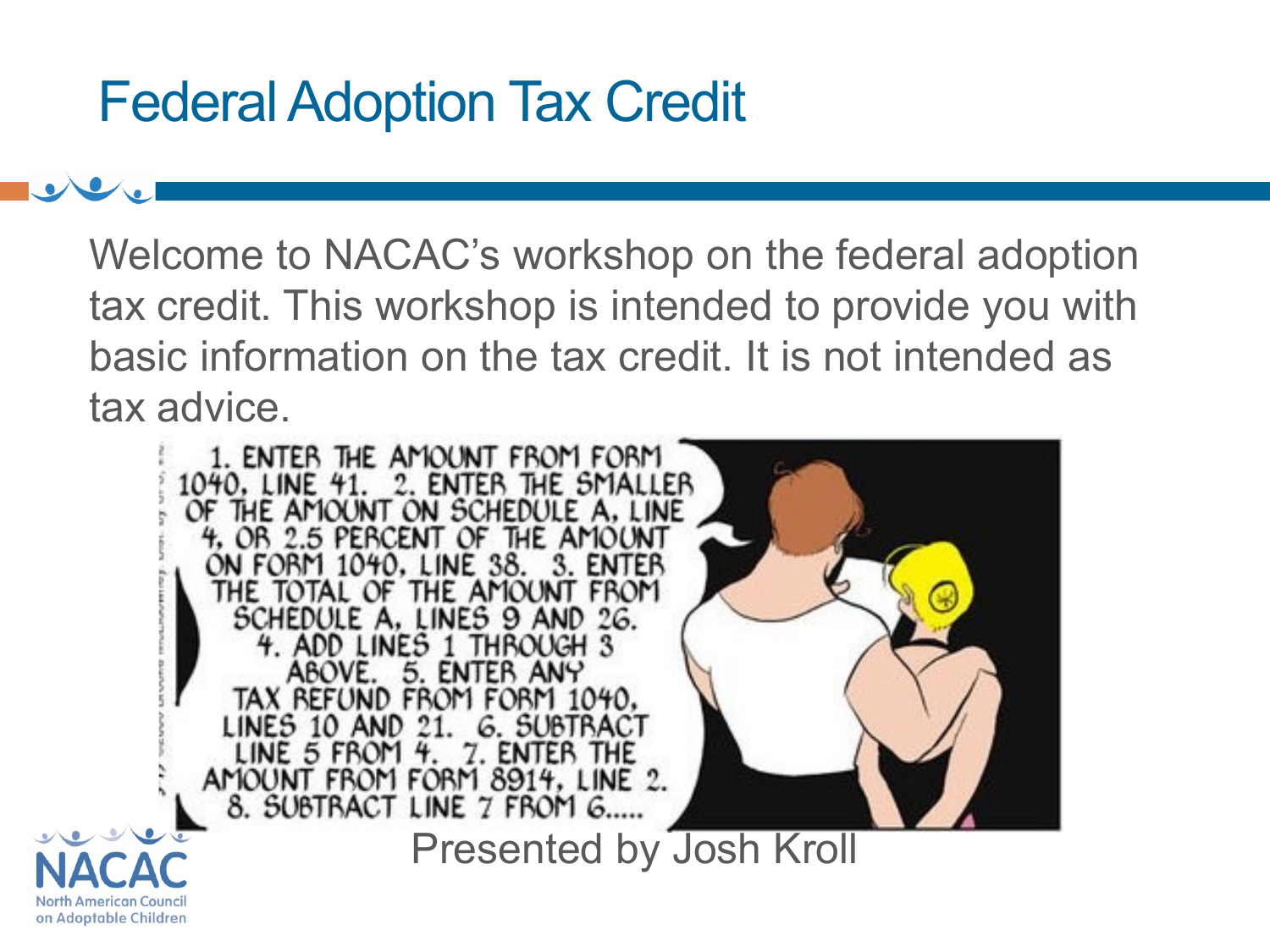## Agenda

The agenda today will cover:

- Basic information about the federal adoption tax credit
- Specific information about adoptions completed in the following years:
	- 2021-2012
	- Claiming children as dependents
	- **Recovery Rebate Credit**
	- Other tax issues related to adoption

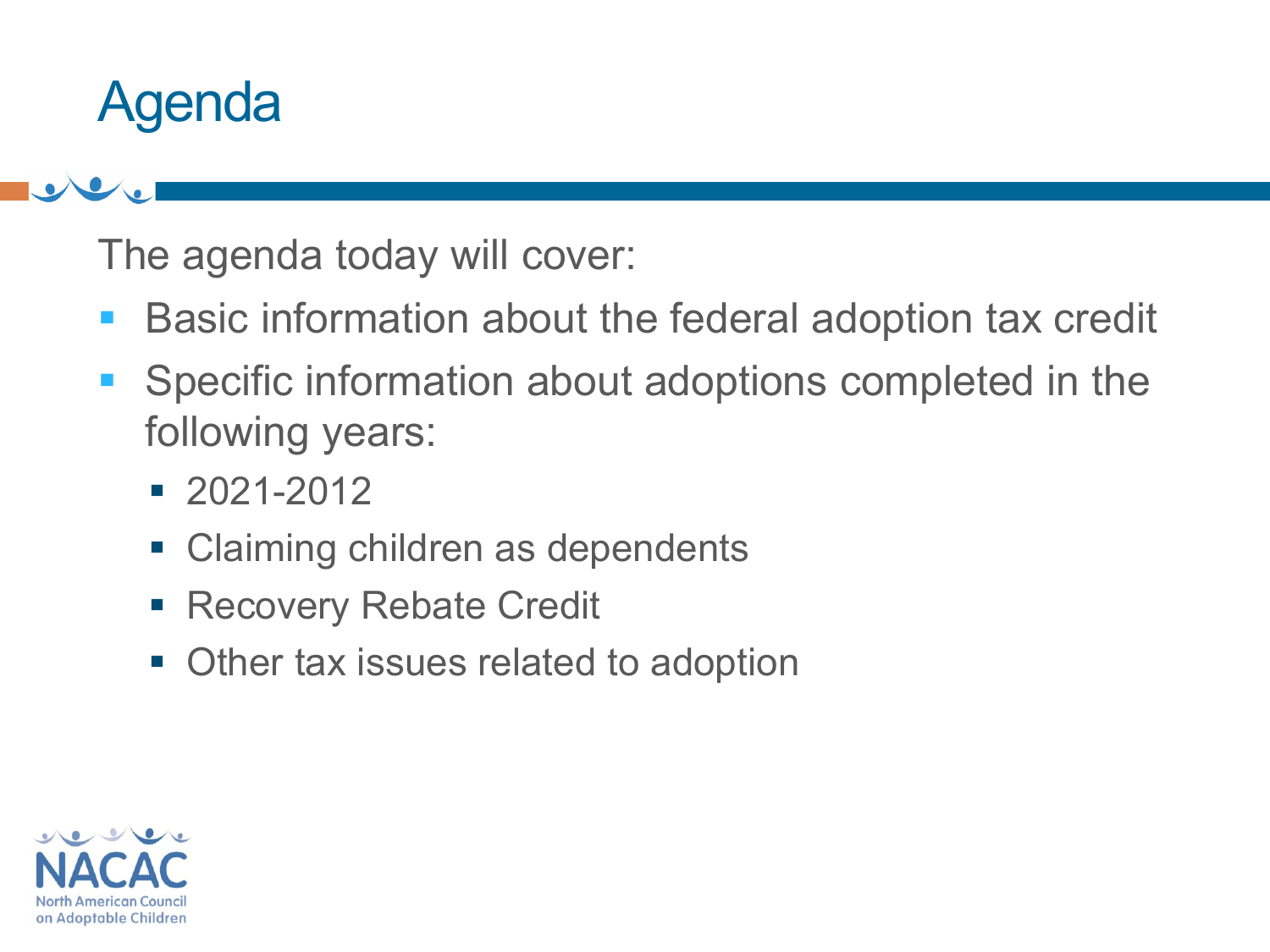## **Eligibility**

To be eligible for the federal adoption tax credit, you must:

- Have adopted a child (other than a step-child)
- The child must be under 18 years old at the time of adoption
- Have a modified adjusted gross income below a certain income.
- Either have adopted a child determined by the state to be special needs OR have qualified adoption expenses; children who are determined special needs qualify for the maximum tax credit.

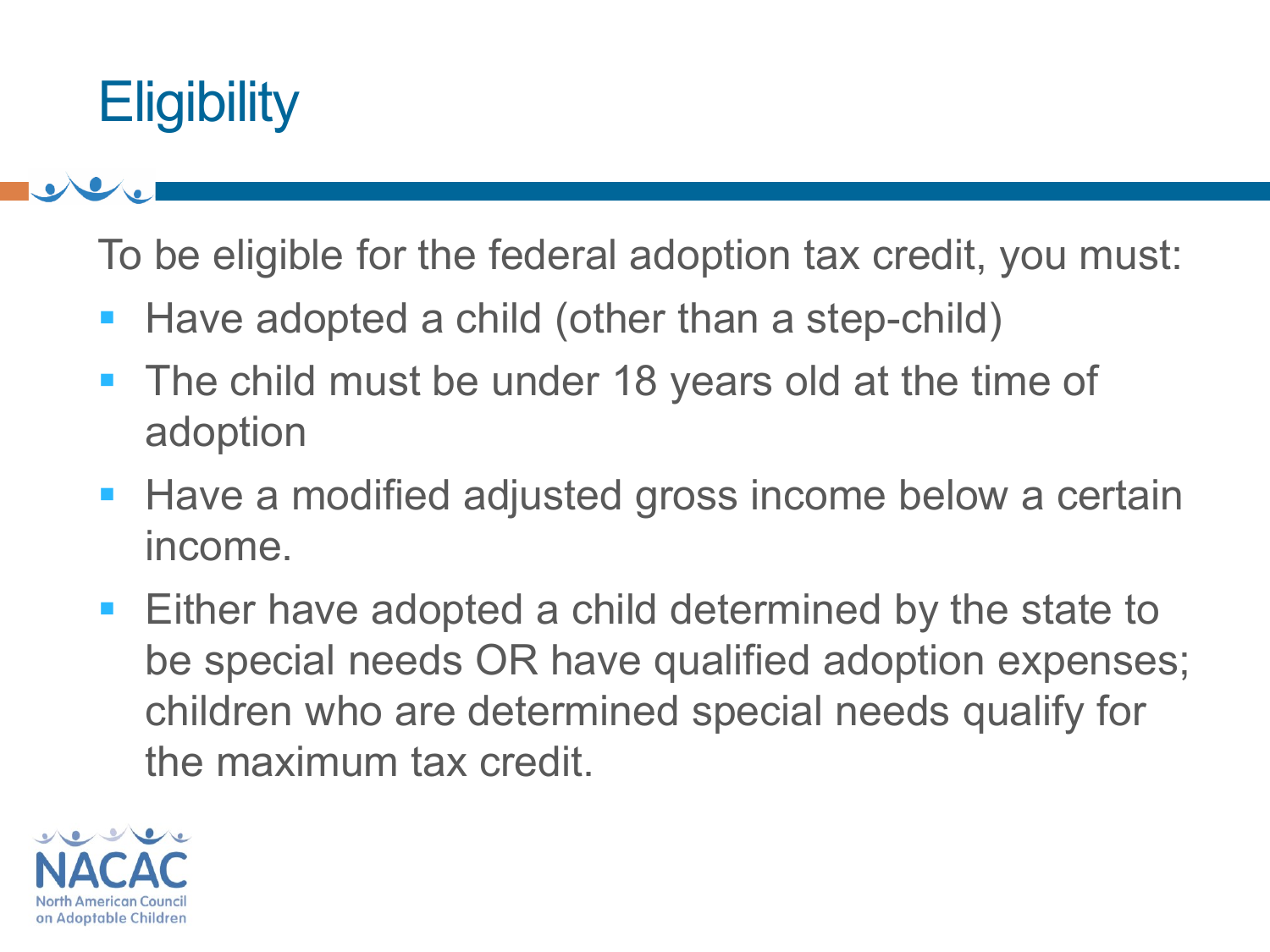## Maximum Credit and Income

| $\bullet$ |      | <b>Maximum</b><br><b>Adoption Credit</b> | <b>Lower Income</b><br>Limit (below get<br>full credit) | <b>Upper Income</b><br>Limit (above get<br>zero credit) |
|-----------|------|------------------------------------------|---------------------------------------------------------|---------------------------------------------------------|
|           | 2022 | \$14,890                                 | \$223,410                                               | \$263,410                                               |
|           | 2021 | \$14,440                                 | \$216,660                                               | \$256,660                                               |
|           | 2020 | \$14,300                                 | \$214,520                                               | \$254,520                                               |
|           | 2019 | \$14,080                                 | \$211,160                                               | \$251,160                                               |
|           | 2018 | \$13,810                                 | \$207,140                                               | \$247,140                                               |
|           | 2017 | \$13,570                                 | \$203,540                                               | \$243,540                                               |
|           | 2016 | \$13,460                                 | \$201,920                                               | \$241,920                                               |
|           | 2015 | \$13,400                                 | \$201,010                                               | \$240,010                                               |
|           | 2014 | \$13,190                                 | \$197,880                                               | \$237,880                                               |
|           | 2013 | \$12,970                                 | \$194,580                                               | \$234,580                                               |



The credit is a one-time credit **per child**. The income limit is based on the modified adjusted gross federal income in the year of the adoption. Families who earn between the lower income limit and the upper can take partial credit. Those who make below the lower limit are eligible for the full credit.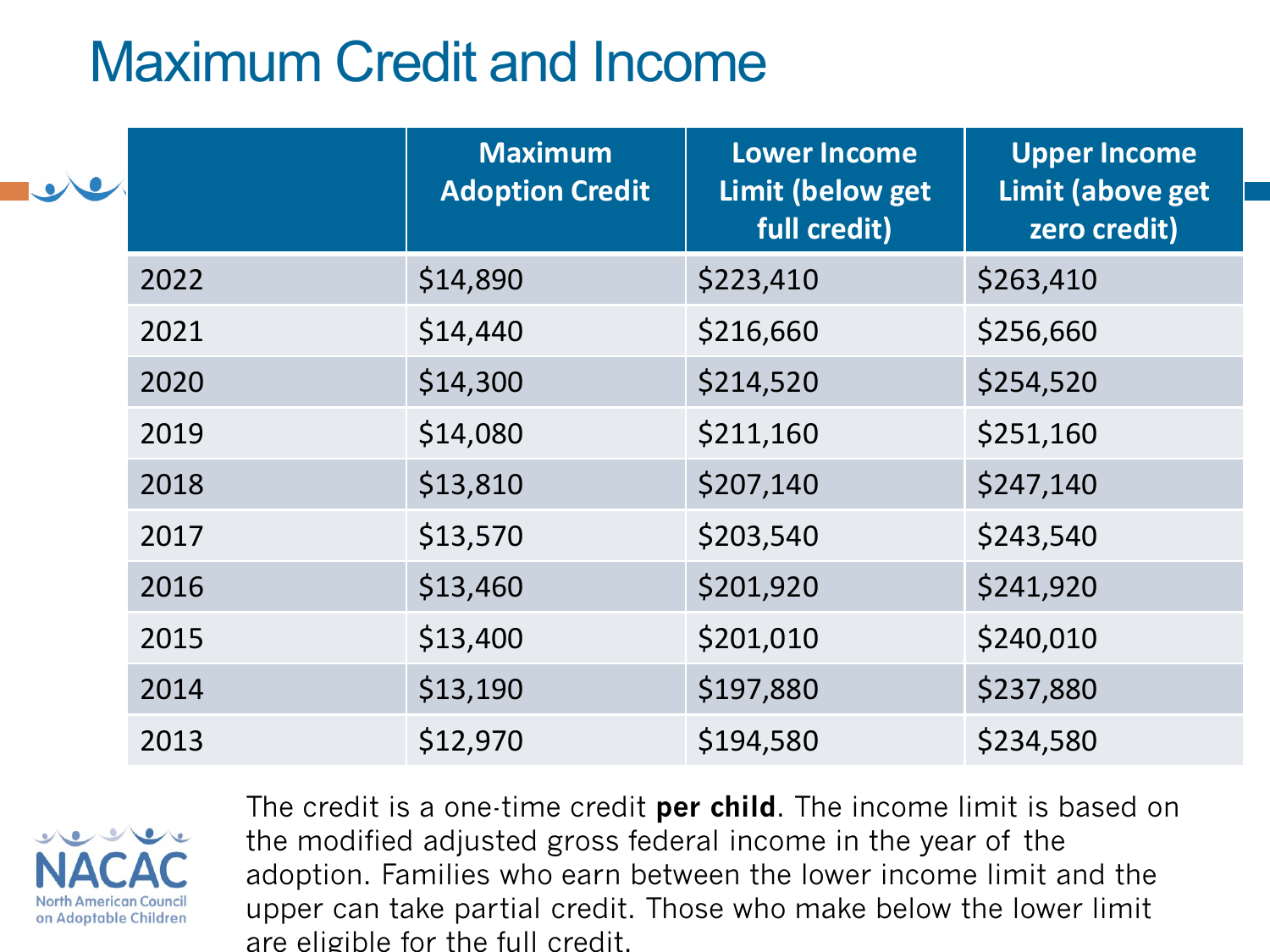## Income test and filing status

- The income test is only applied in the year you are claiming the credit. It does not apply if you are only carrying forward credit from a previous year.
- You cannot file Married Filing Separately (MFS) in the year you claim the credit. If you are Married but separated:
	- You lived apart from your spouse during the last 6 months of the year
	- The eligible child lived in your home more than half of the year
	- You provided over half the cost of keeping up your home
- Then you must file Head of Household, not MFS, in the year you claimed the credit.

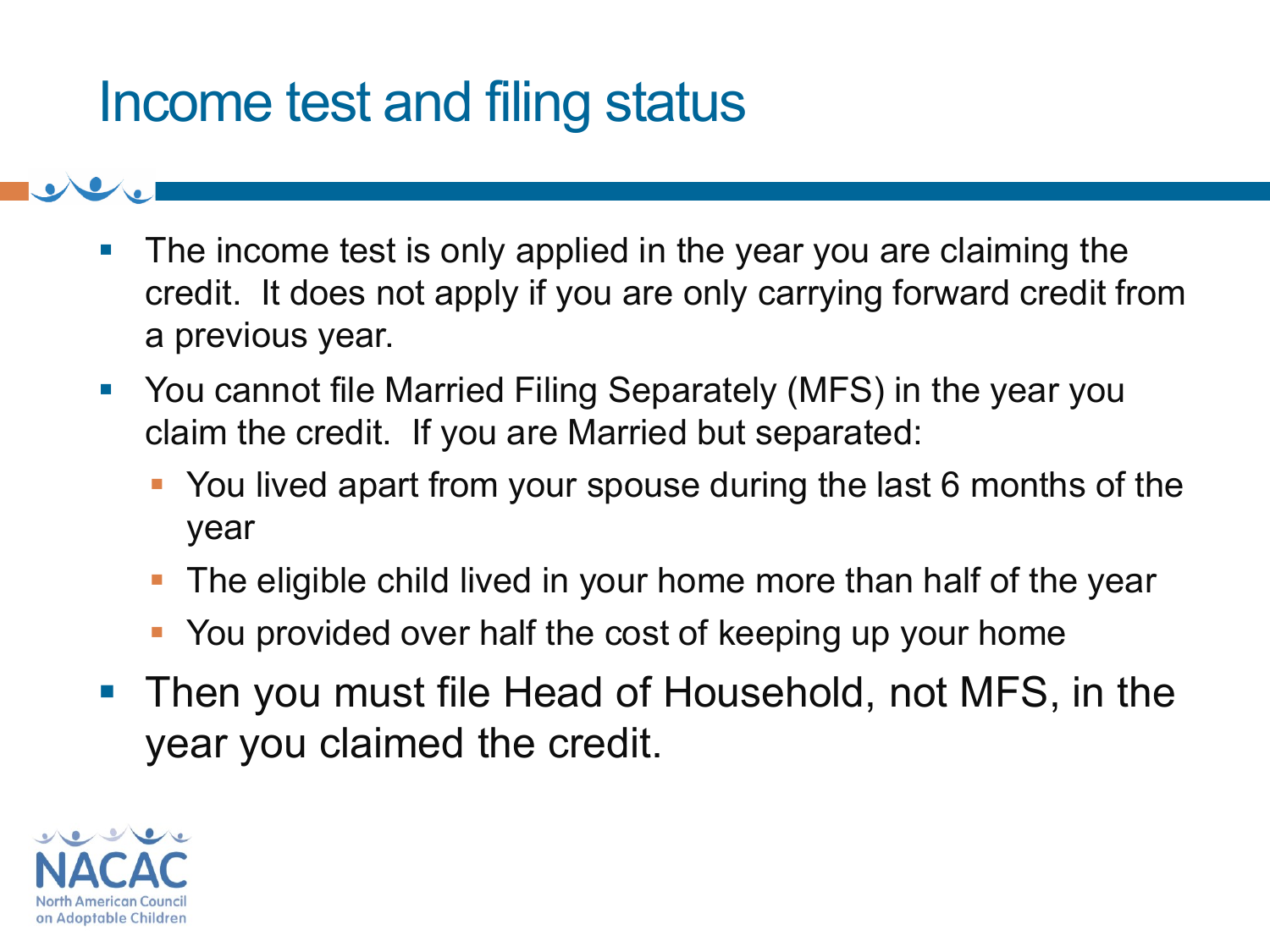# When to file for adoption credit

- For international adoptions, in the year the adoption is final.
- For special needs adoptions without expenses, in the year the adoption is final
- For private domestic adoptions, either the year the adoption is final OR if not final, the year after the expenses were paid.

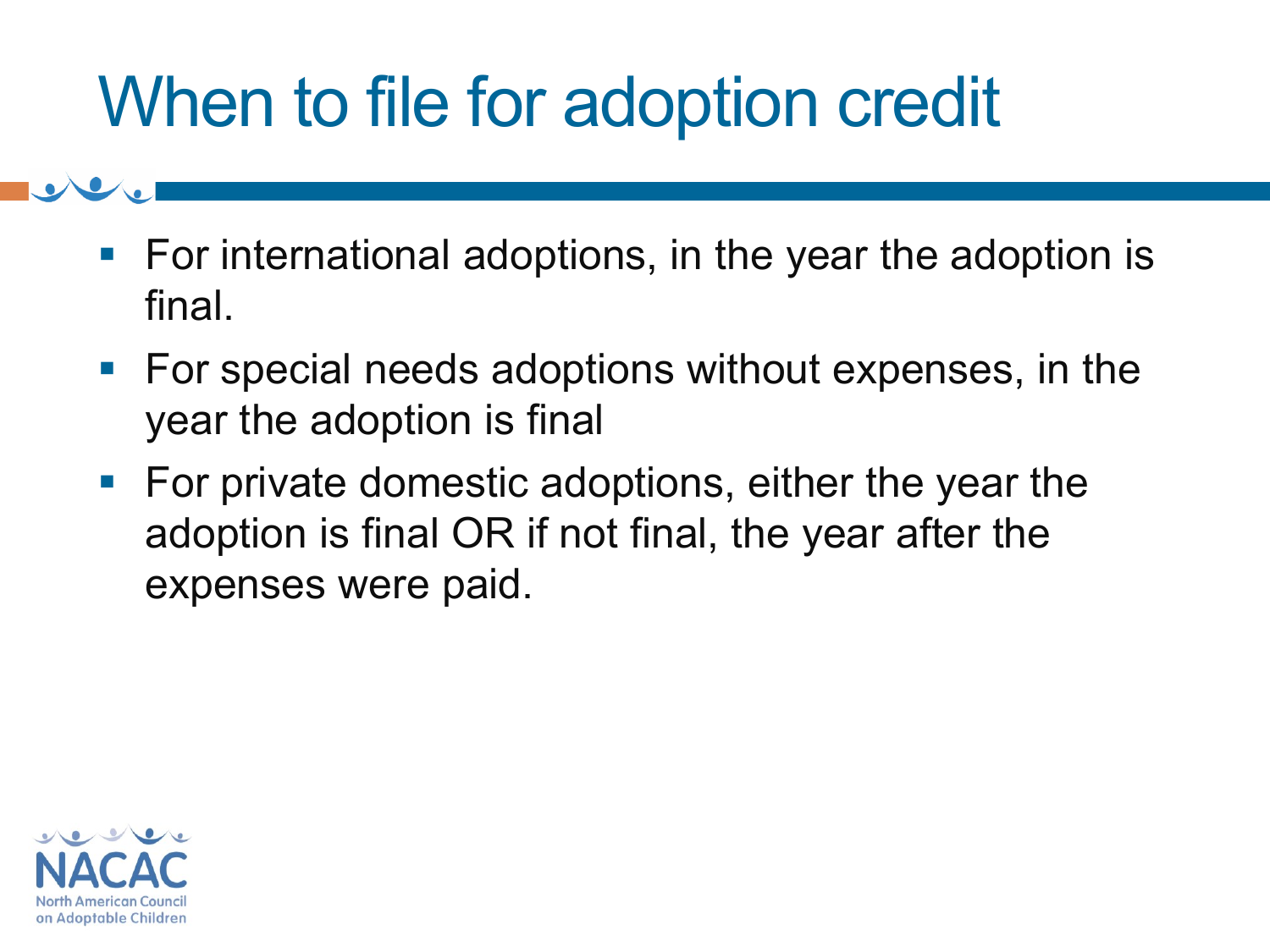# Children with Special Needs

How do I know if my child has been deterimined a child with special needs for the adoption tax credit?

• The definition of special needs for the tax credit is almost identical to the definition for federal adoption subsidy. **Therefore, if you adopted a child from foster care who receives adoption subsidy, your child should be considered a child with special needs.**

Why does it matter if my child is special needs?

• If you adopted a child determined as special needs, you qualify for the maximum amount of the adoption tax credit, even if you did not pay anything for the adoption.

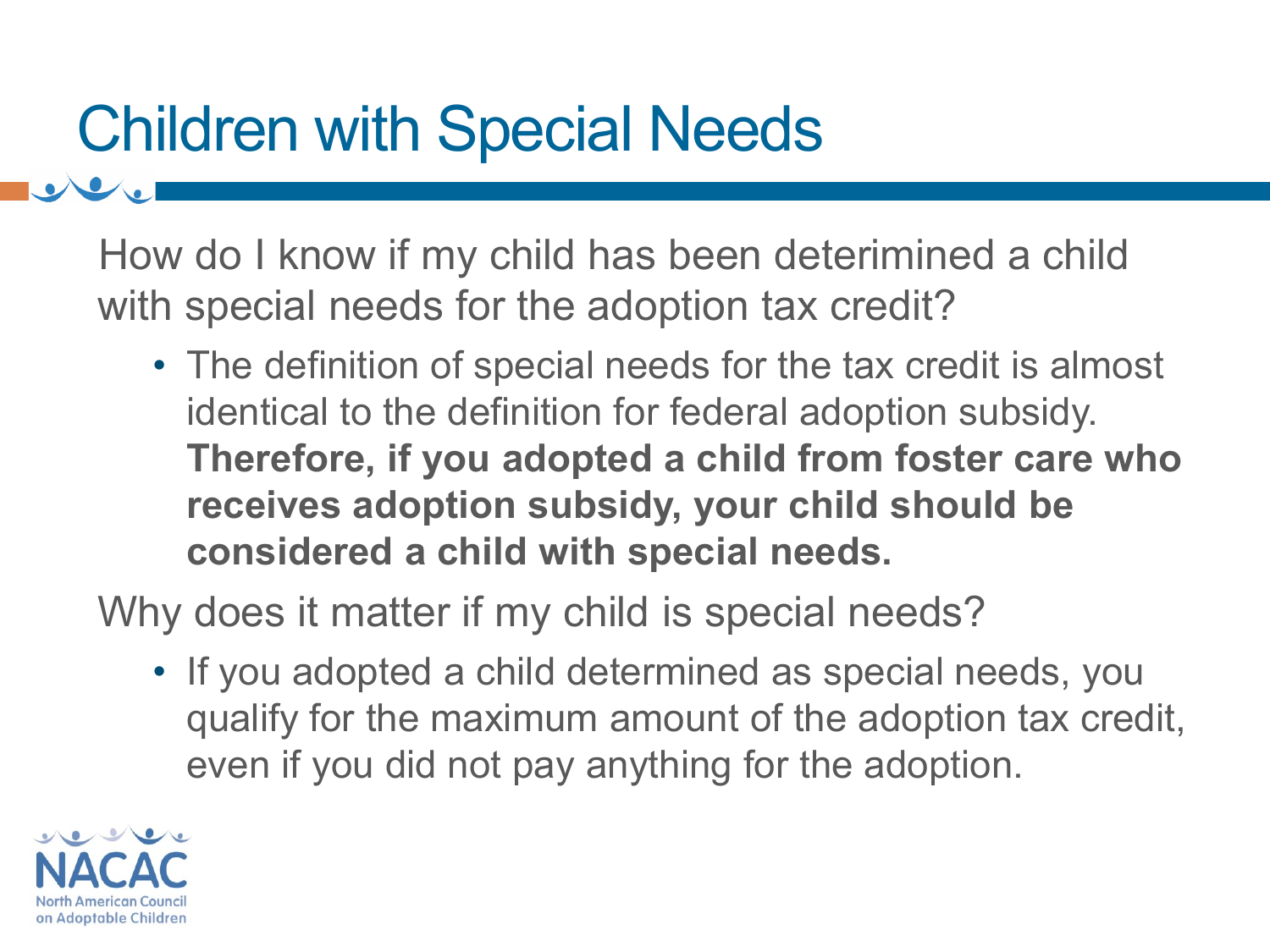## IRS instructions

### Line 1(d) Example 1.

- Agency A is the child welfare department of State V. Mark, Rachel, and Janet, brother and sisters, are U.S. children residing in State V. When Mark was 10, Rachel 8, and Janet 6, Agency A removed the children from the home of their biological parents.
- After Agency A placed the children in foster care, Agency A determined it would be difficult to place the children for adoption without providing assistance to the adoptive family because of the ages and sibling relationship of the children.

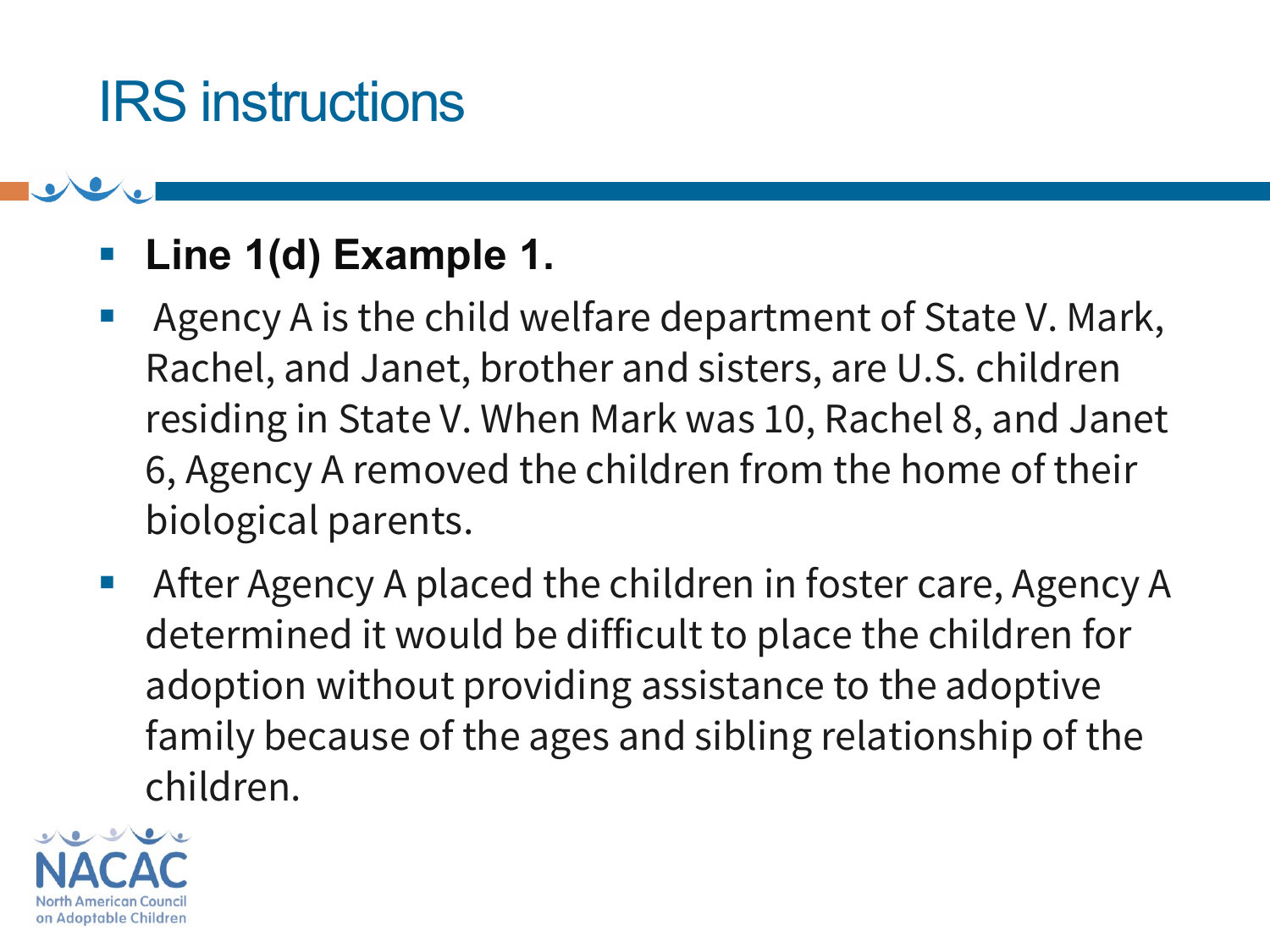## IRS instructions continued

- Agency A provided the adoptive parents with monthly subsidy payments on behalf of each child. The adoption assistance agreements entered into between Agency A and the adoptive parents are evidence that State V has determined that Mark, Rachel, and Janet are children with special needs and may be used to support the adoptive parents' claim to the adoption tax credit.
- Mark, Rachel, and Janet are U.S. children who State V has removed from their biological parents. State V also has determined that each child has special needs. Their adoptive parents may claim an adoption tax credit for each child, even if the adoptive parents paid no qualifying adoption expenses, if all other requirements of the credit are met.

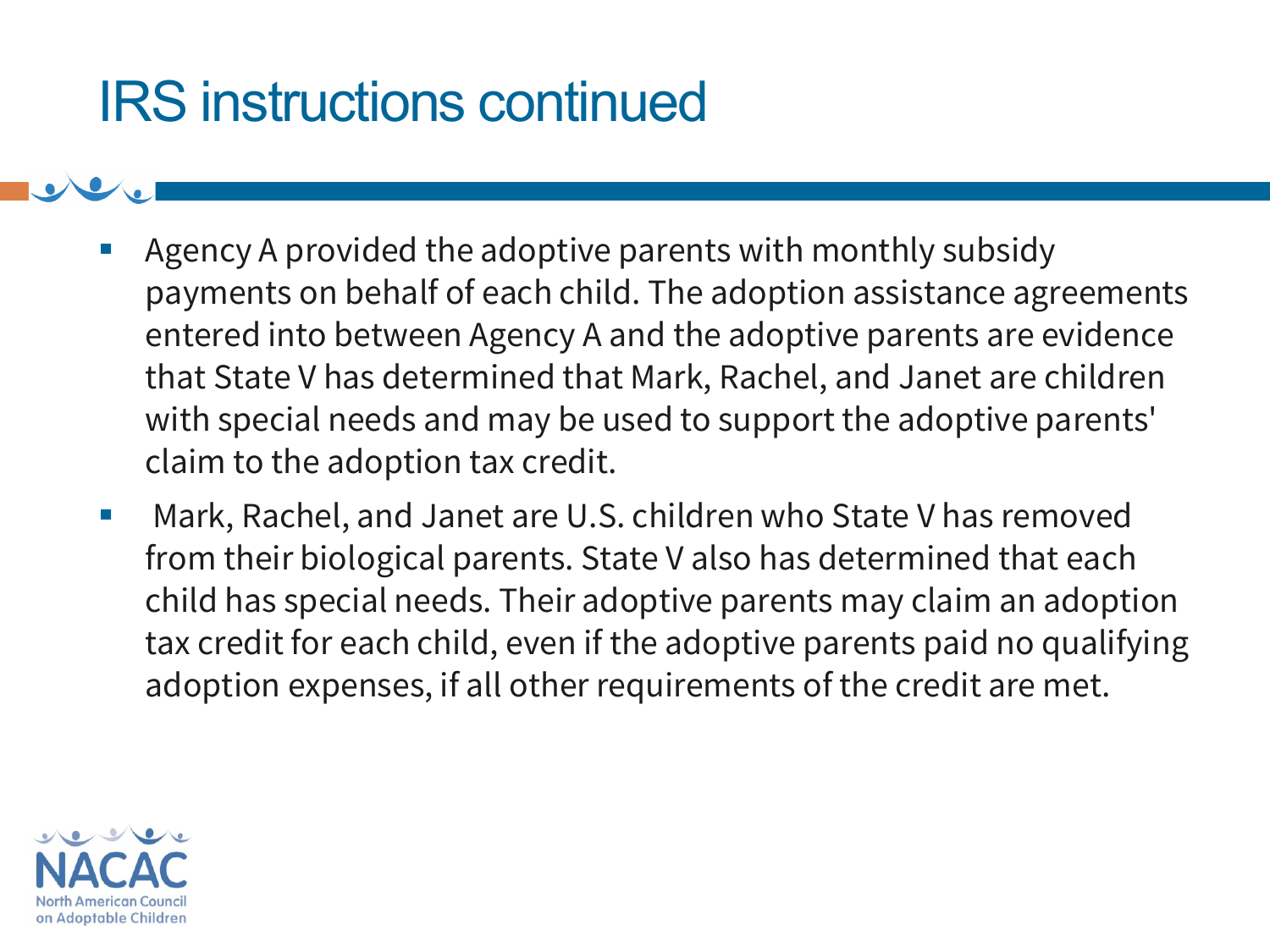## Children with Special Needs

- The single most important thing you need to know is that **a child with special needs qualifies for the full amount of the credit regardless of expenses paid for the adoption.**
- **.** If your tax preparer does not believe you, show him or her the instructions for IRS Form 8839, line 5. The instructions are very clear.

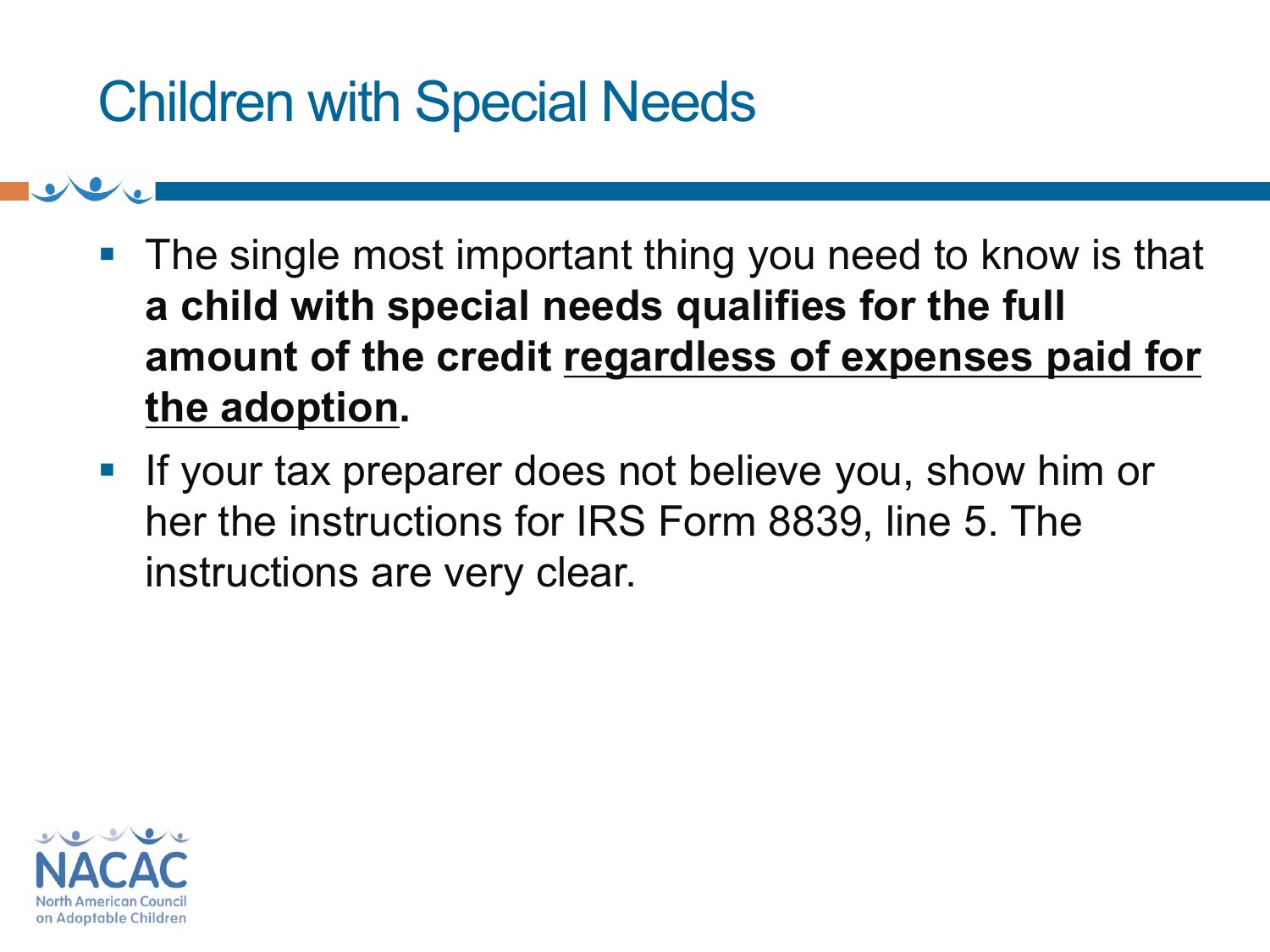## Children with Special Needs (continued)

#### **Special needs adoption.**

- If you adopted a U.S. child with special needs and the adoption became final in 2021, enter on line 5:
	- $\cdot$  \$14,440, minus
	- Any qualified adoption expenses you used to figure any adoption credit you claimed for the same child in a prior year. This is the amount you entered on line 3 of Form 8839 for this child.
- If you didn't claim any adoption credit for the child in a prior year, enter \$14,440 on line 5 even if your qualified adoption expenses for the child were less than \$14,440 (and even if you didn't have any qualified adoption expenses for this child).

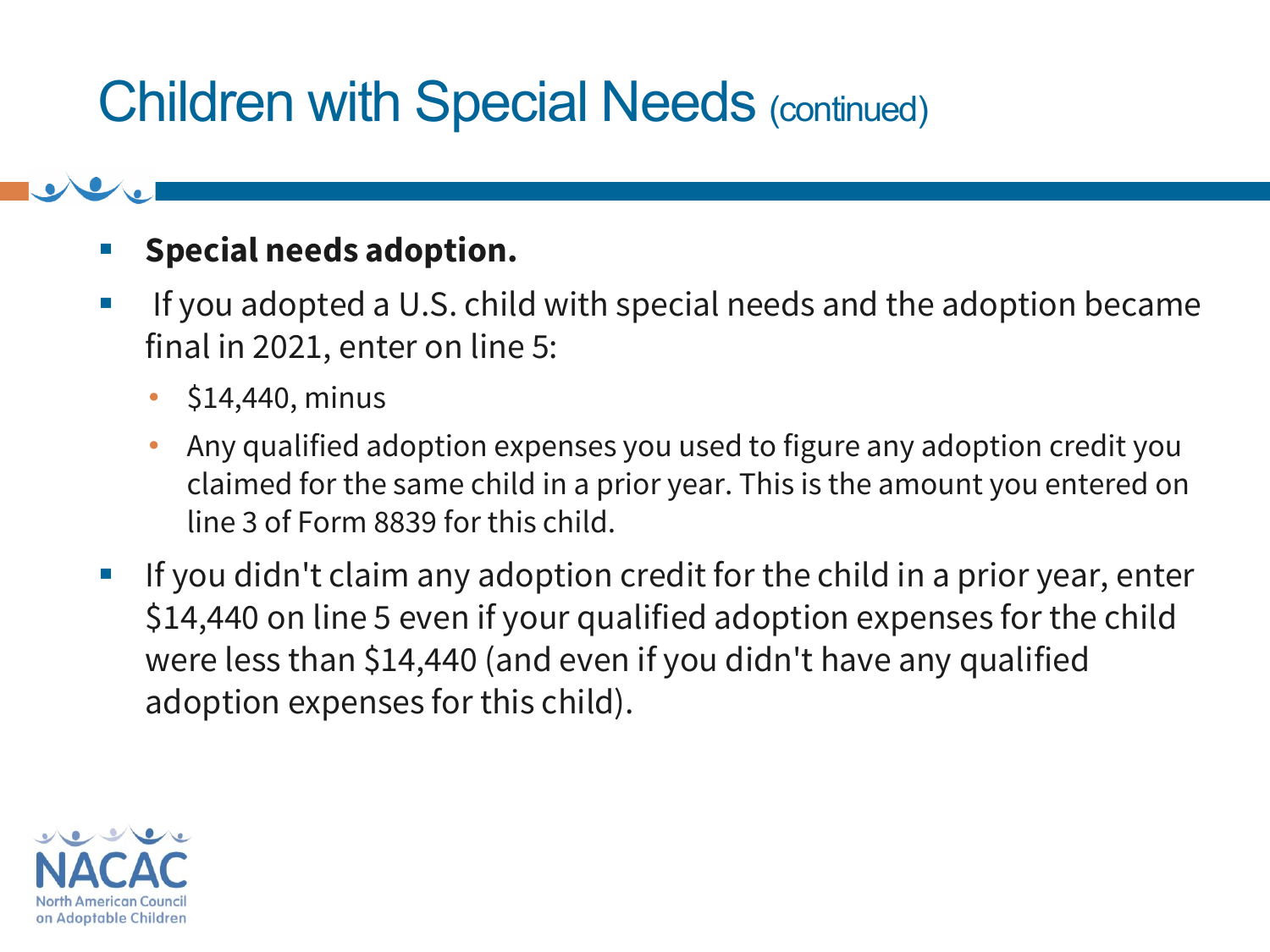## Filing and record keeping

- Beginning with 2013 families could e-file their returns. They did not have to file a paper return.
	- For domestic private adoptions without a taxpayer ID number for the child or a child isn't known yet, they will have to paper file.
- Families do not have to send in supporting documentation like they had to for 2010 and 2011. However, families should keep these documents handy in case the IRS audits them.

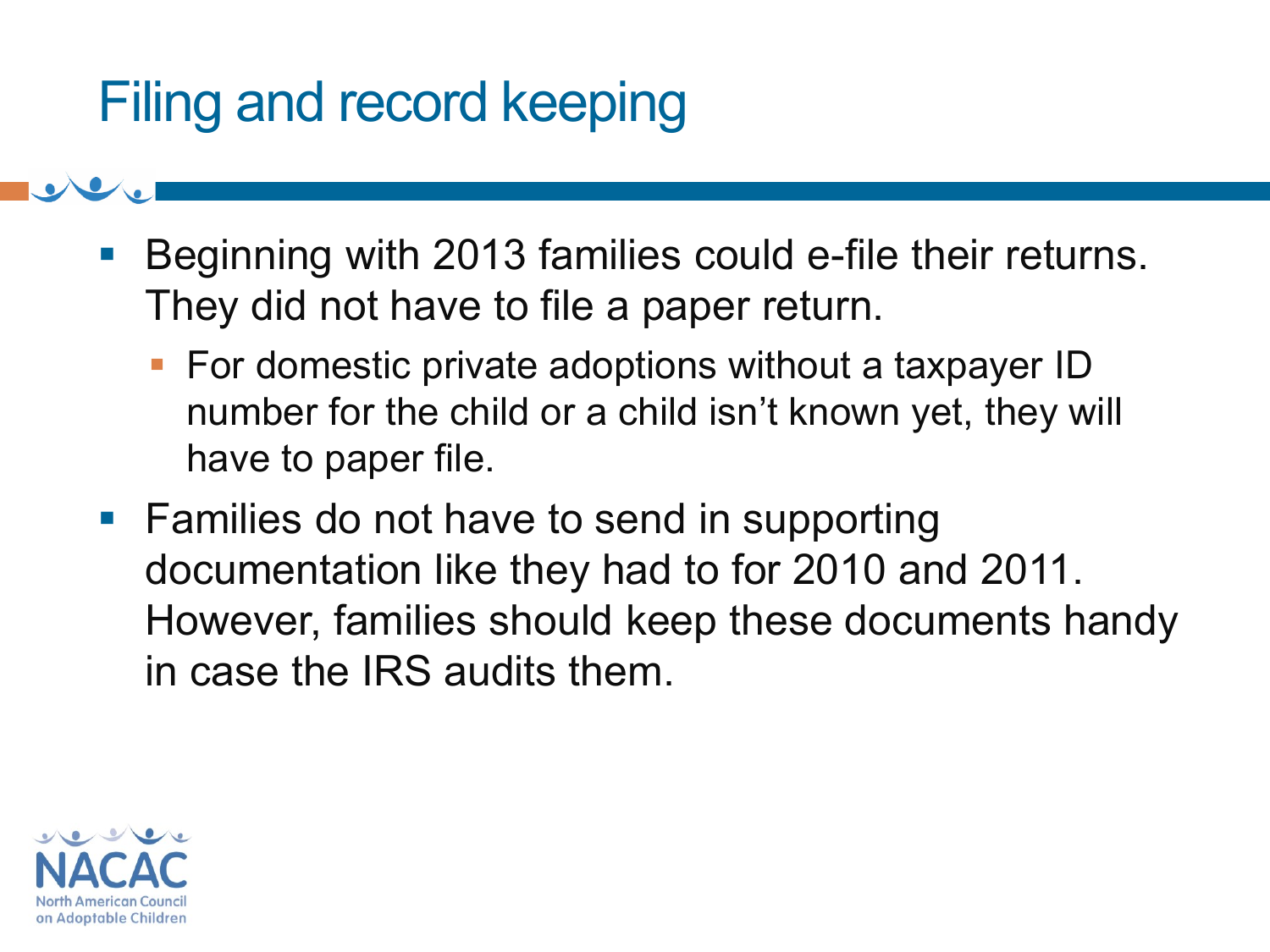# Documenting the Adoption

- For all domestic adoptions, **a court decree** (the papers from the judge/court that shows you adopted)
- For international adoptions, foreign adoption decree translated into English, Hague Adoption Certificate, some Visas.
- For special needs adoptions, you need proof that the state has determined that the child has special needs. Your **adoption assistance agreement** (adoption subsidy agreement) is the proof.
- For private domestic and international adoptions that are not determined special needs, you should keep copies of bills, receipts and proof of payment to show that you had qualified adoption expenses and that you paid them.

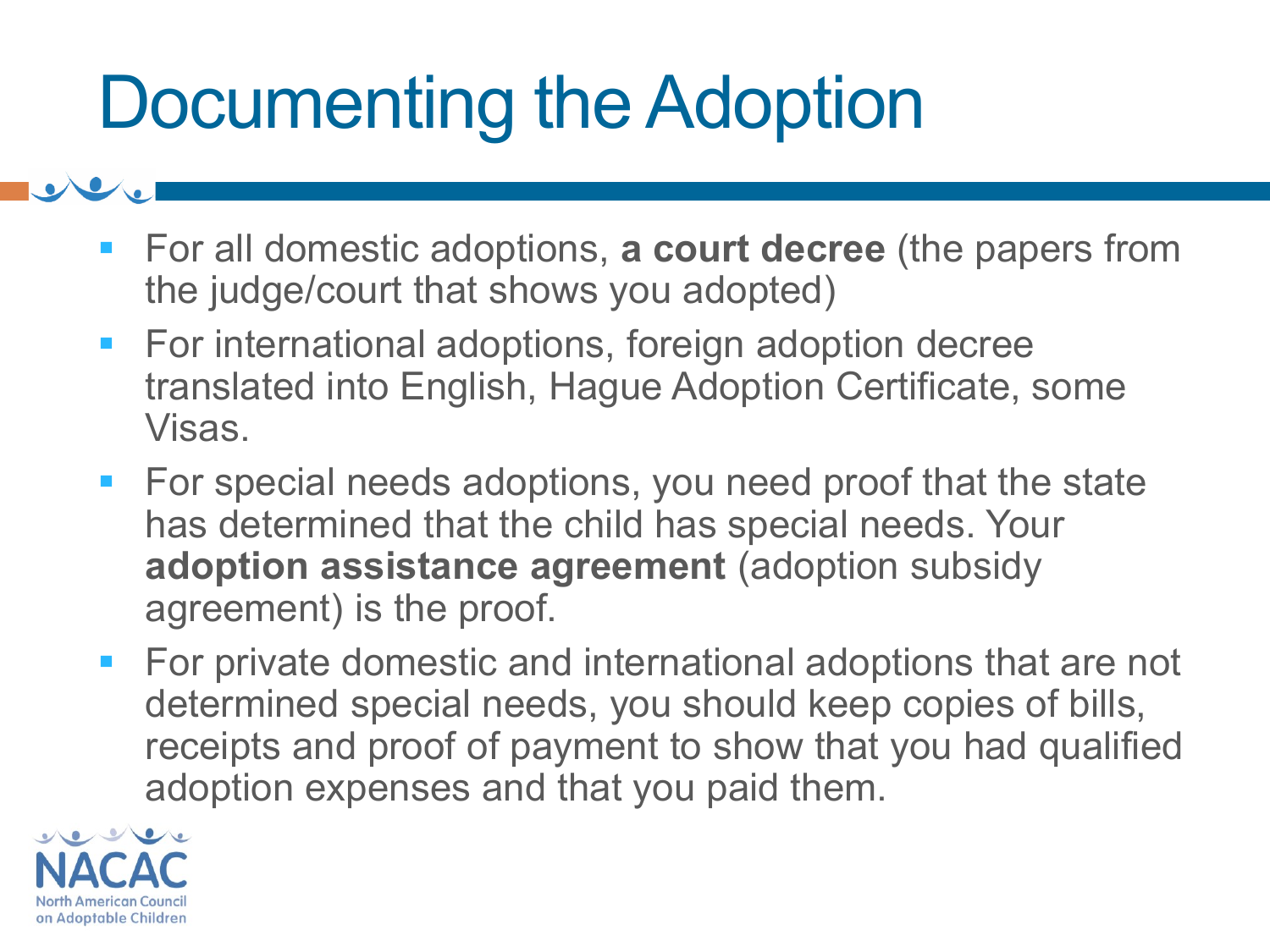## **Definitions**

- Claim This means that you are filing that you are eligible to get the credit.
- Use Once you claim the credit, you have to be able to use it. Your ability to use the credit will be limited by your tax liability for the year.
- Tax liability This is the amount you are responsible for in federal income tax for the year.

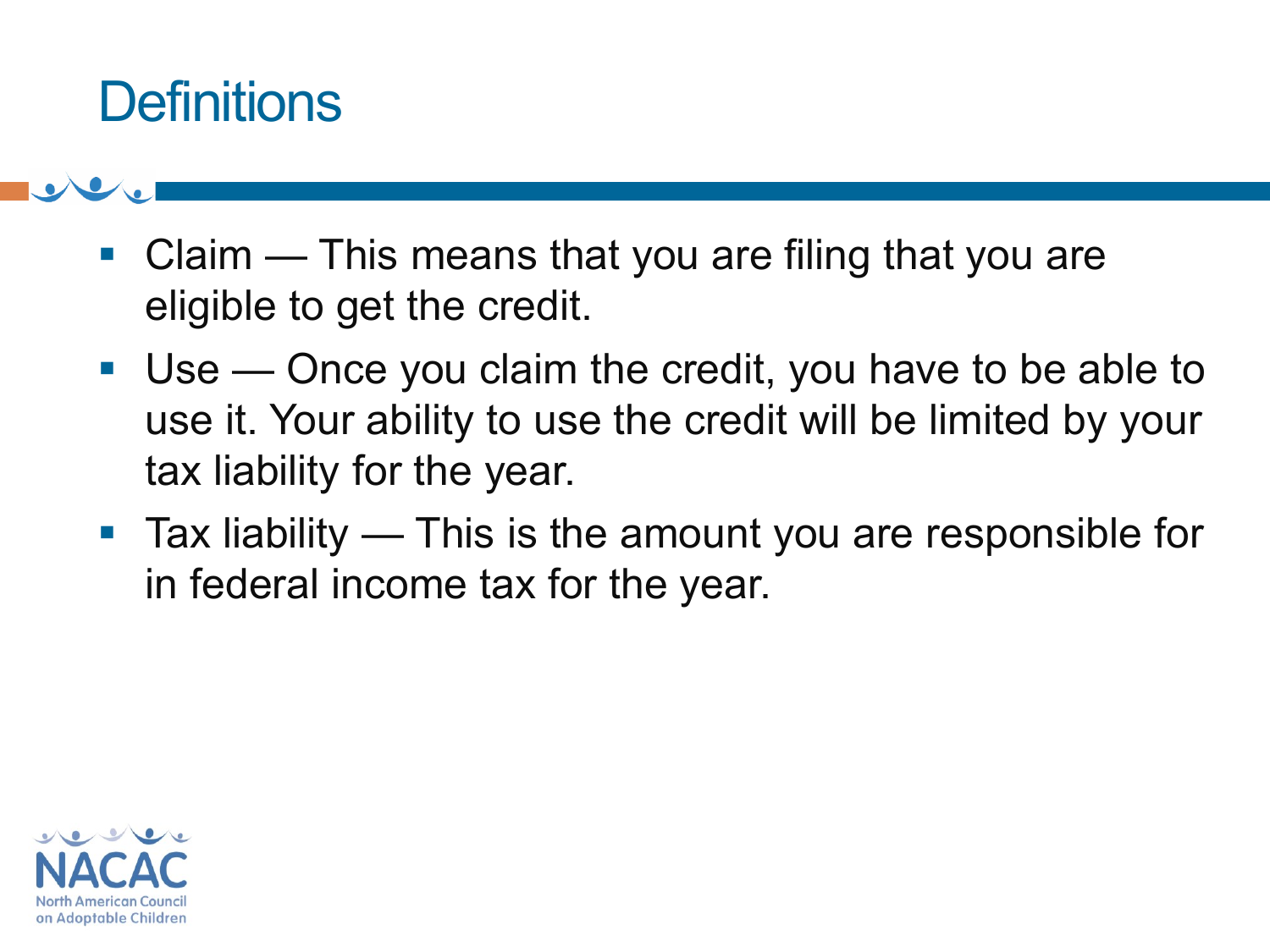## Base example

- NACAC withholds \$4,000 from my paychecks to pay my federal income tax.
- When I complete my taxes, the tax tables say I owe \$3,000 in income tax.
- **I have no credits, and no other taxes.**
- I get a refund of the \$1,000 I overpaid. So even though I get a refund, I owed \$3,000 in income tax.
- If I adopted and claimed \$14,440 in adoption tax credit, I would use \$3,000 to offset the tax I owe, my refund would be \$4,000, and I would carryforward \$11,440 to 2022.

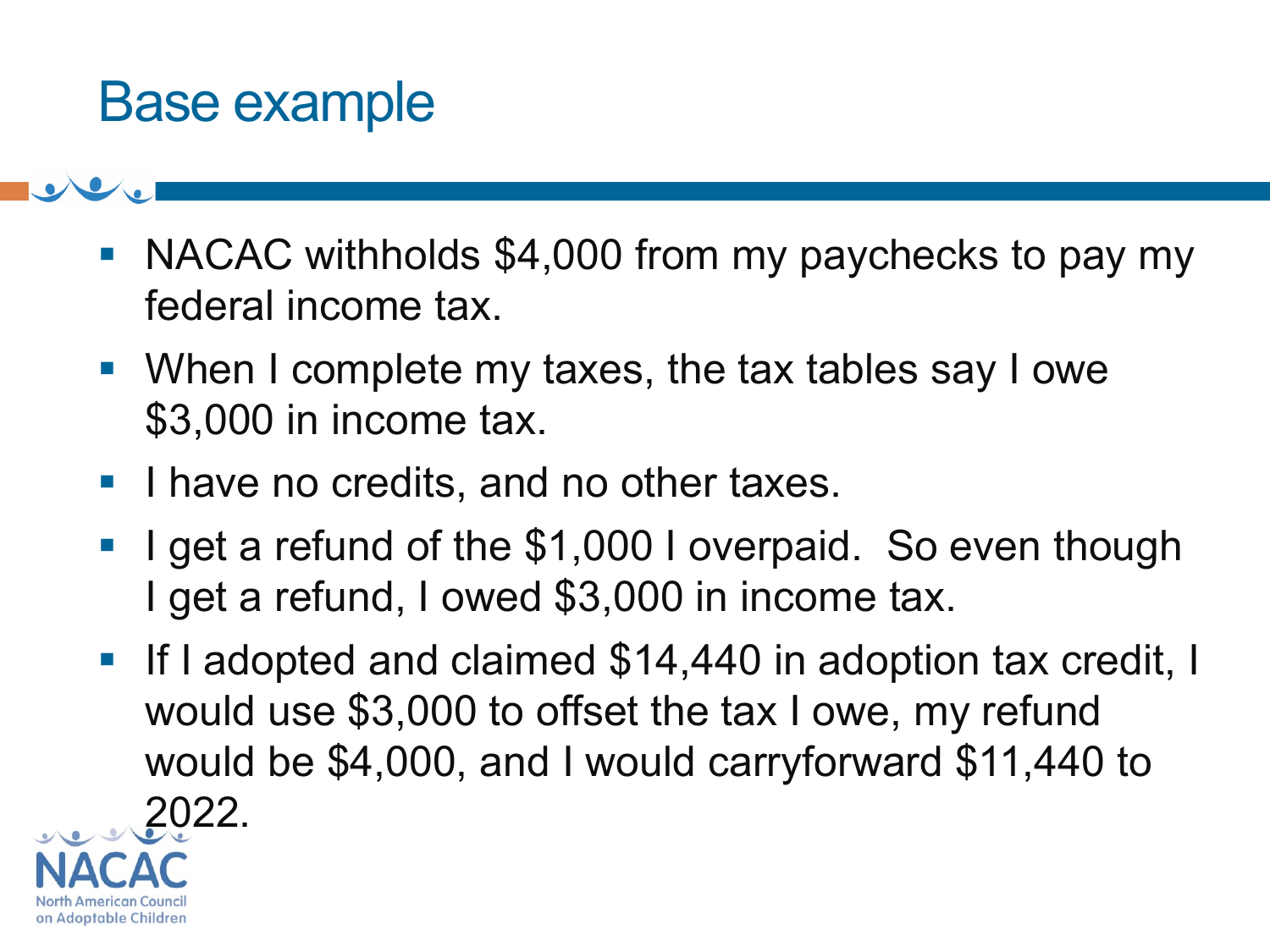## Save the Adoption Tax Credit

- NACAC has worked with other national groups to extend the adoption tax credit (successful) and make it refundable (not successful)
- We are advocating for it to be refundable in 2021 and going forward.
- Join our Facebook page: https://www.facebook.com/AdoptionTaxCredit
- Get connected to News from NACAC e-newsletter.
- See our webinar on advocacy at www.adoptiontaxcredit.org
- If you Adjusted Gross Income is below \$30,000 the adoption tax credit probably won't help you one cent if it isn't made refundable (based on pre Tax Reform data—which seems to still be accurate)

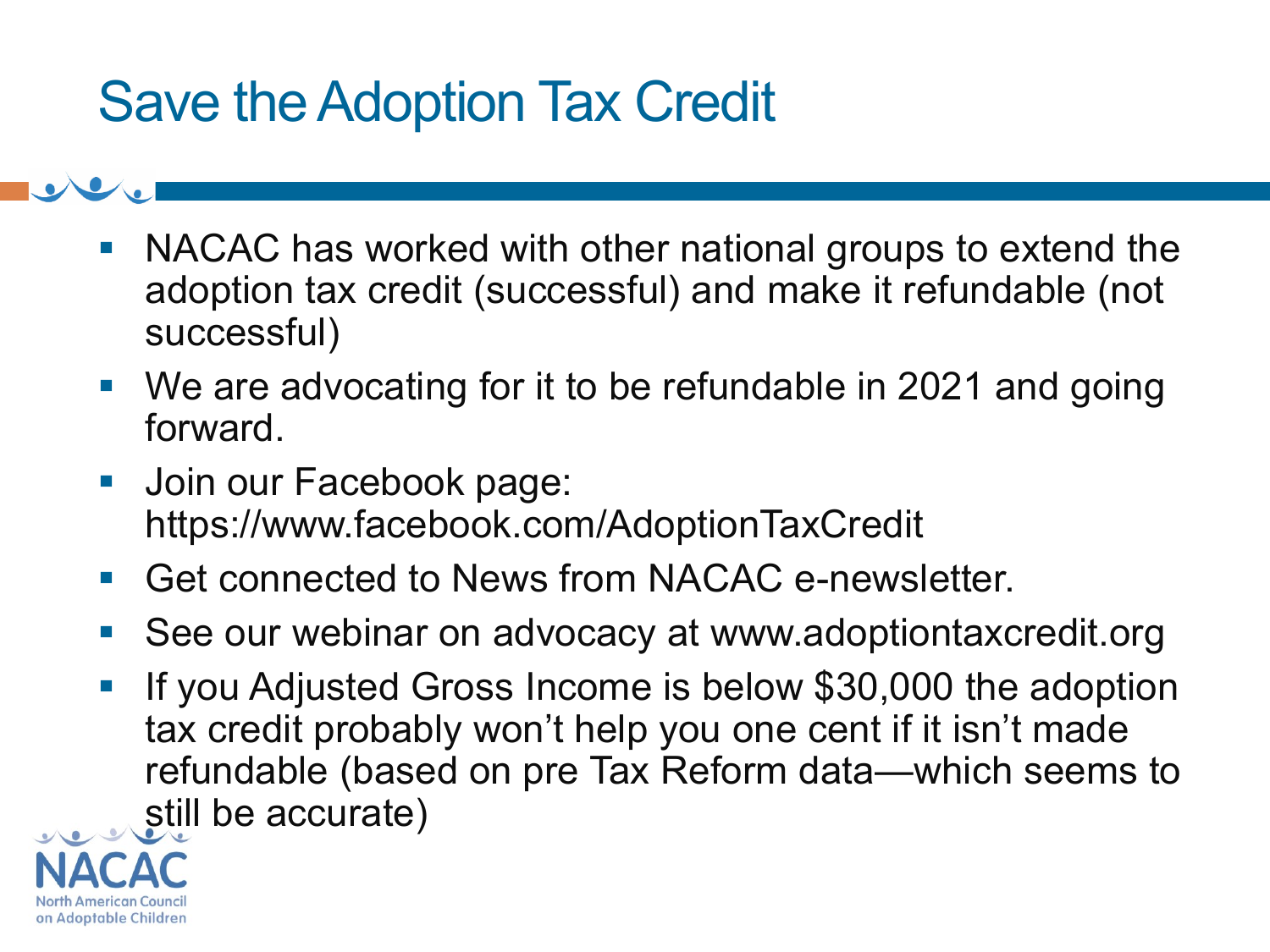## Families who adopted in 2021

- It is still not refundable
- Special needs adoption do not have to have qualified adoption expenses.
- You will be able to e-file (domestic private without an identified child will probably have to paper file because of lack of taxpayer id for the child).
- Families should keep their records as mentioned earlier

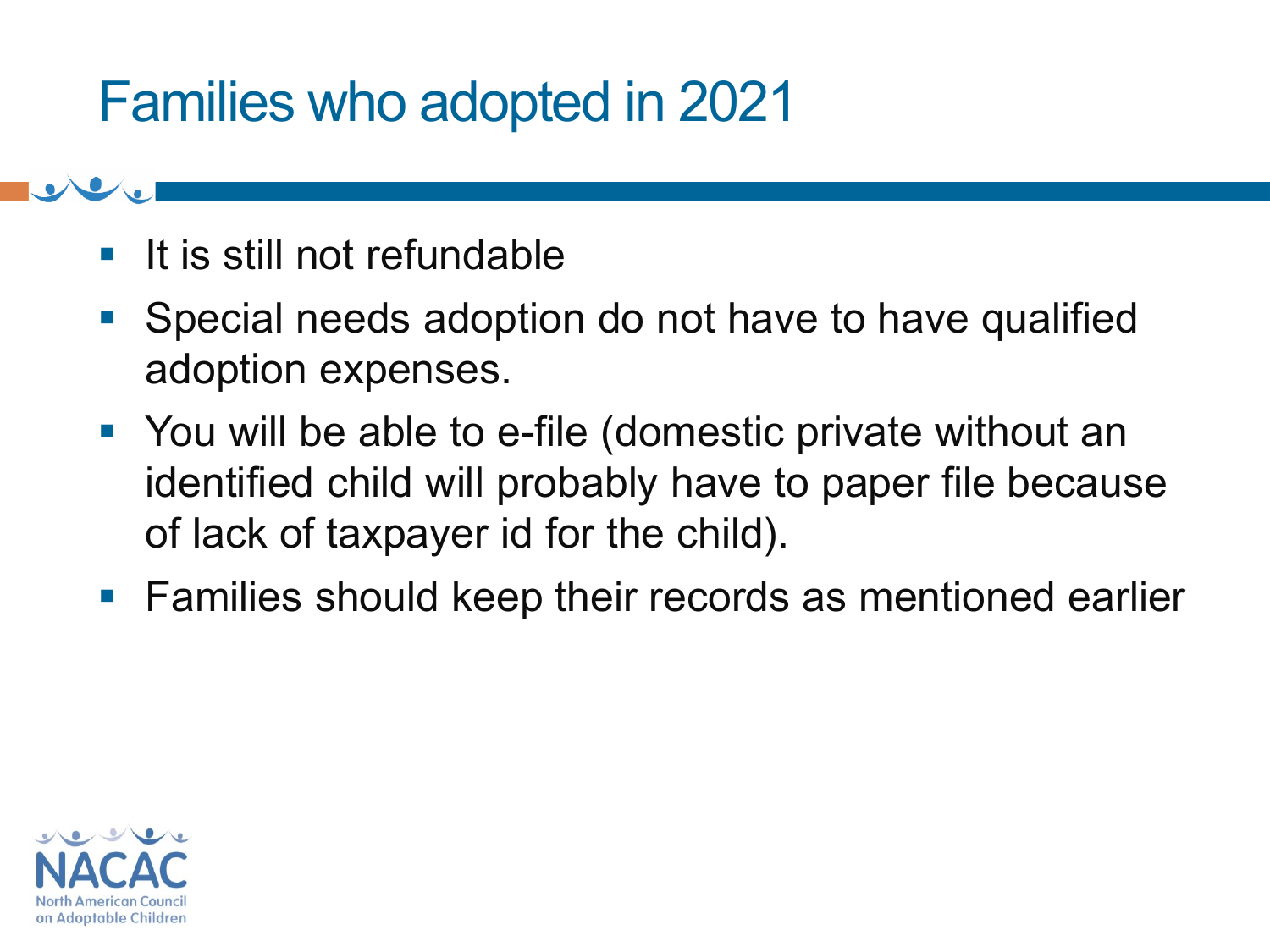## Amending your returns

- **.** If you paid someone to do your taxes, you should ask that person to amend the returns for free. They should have had you claim the adoption tax credit.
- If you used tax return software (such as TurboTax), see if you can amend it using that software.
- **.** If you filed your return by hand, you will need to fill out Form 8839 and Form 1040x for the year you adopted plus any subsequent years you are amending.
- For families that don't file taxes, you will have to file an original tax return with a form 8839 for the years you need to (just like which ones we say must be amended on the next slide).

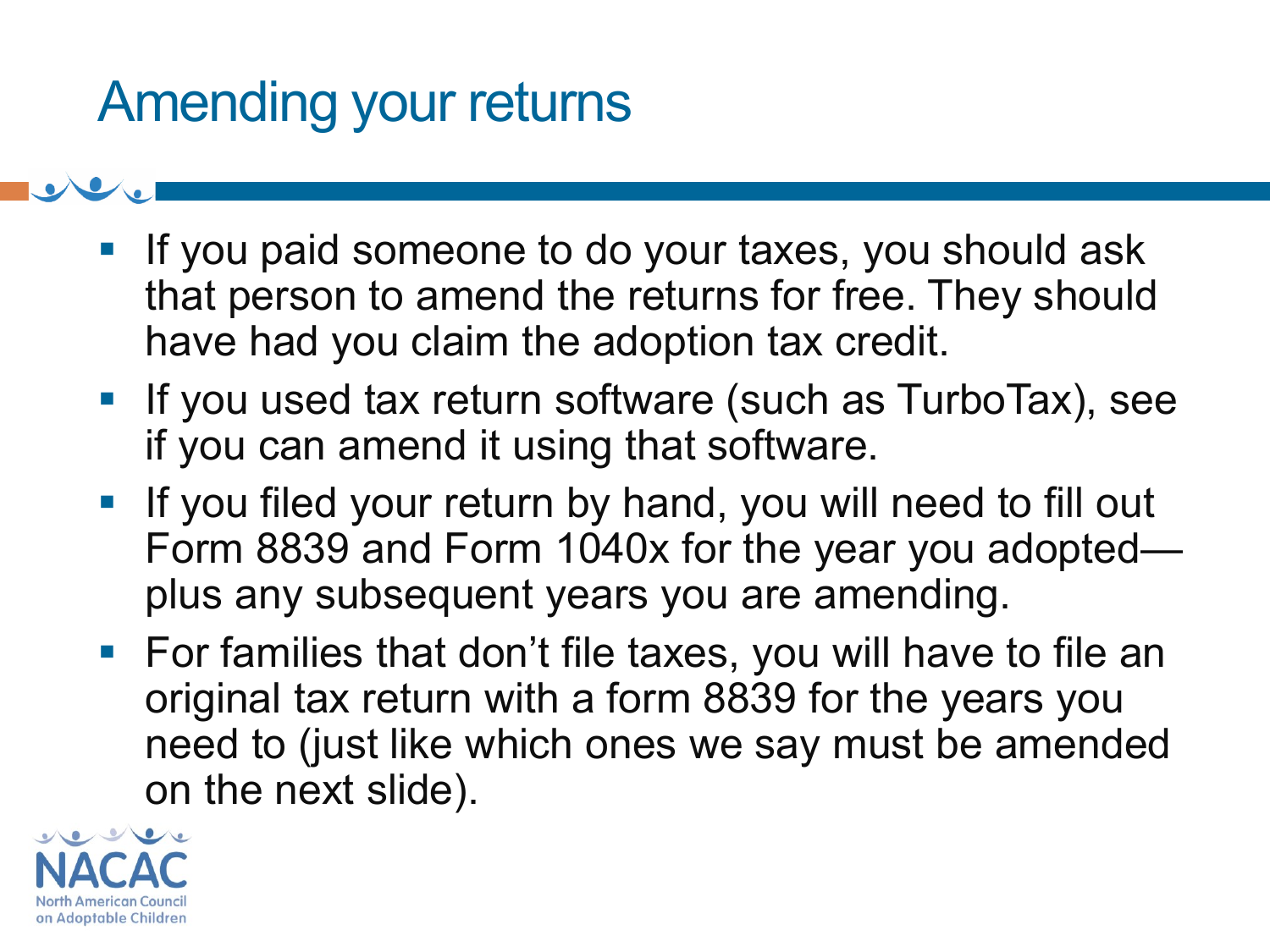## If You Adopted in 2018-2020

- Special needs adoption do not need to document qualified adoption expenses.
- It is not refundable
- 2018 must be amended by April 15, 2022 to not lose any refund you may be due
- 2018-2020 interact very differently with the Child Tax Credit than 2021
- You must keep documentation in case the IRS asks for it, but are not required to submit it to the IRS when you file.
- Any unused credit is carried forward to the next year, up to a total of six years (year claimed and five additional years)—so if you amend 2018, any carry forward credit will be on your 2019 which you will need to amend too.

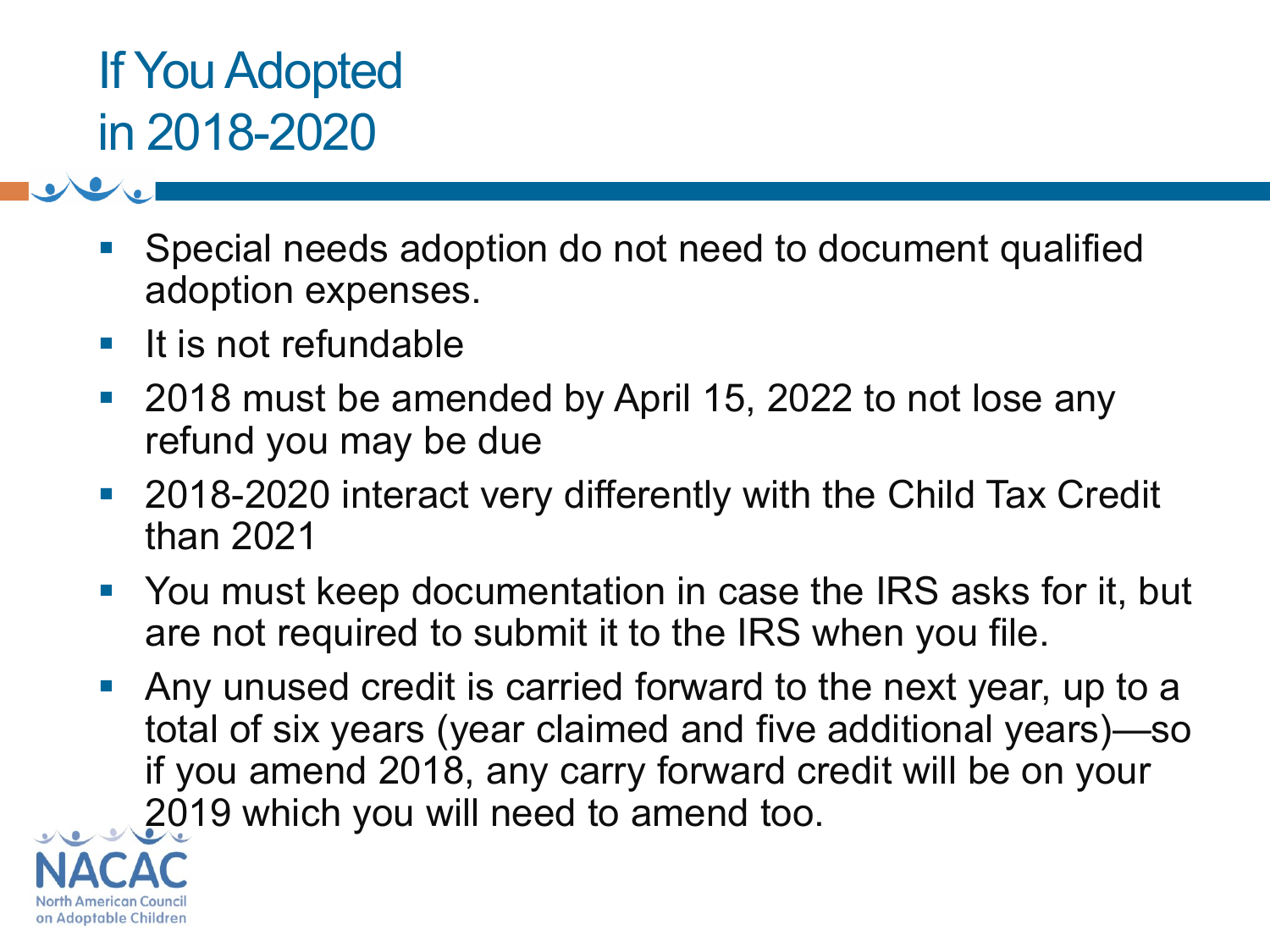# If You Adopted in 2017 or earlier

- If you adopted in 2012 or earlier it is too late. The IRS only allows for a refund within three years. Tax returns for 2011 are due by April 15, 2012—three years later is April 15, 2015.
- Because 2011 was refundable, there is no carryforward to 2012.
- For 2012, the sixth year is 2017 which is closed, so 2012 adoptions are effectively closed.
- **.** If you adopted in 2013-2017, you are unable to receive a refund for 2013-2017, but you claim the credit, use what you would have (no refund) and carryforward unused credit to 2018 (through April 15, 2022) which you can still amend for a refund.

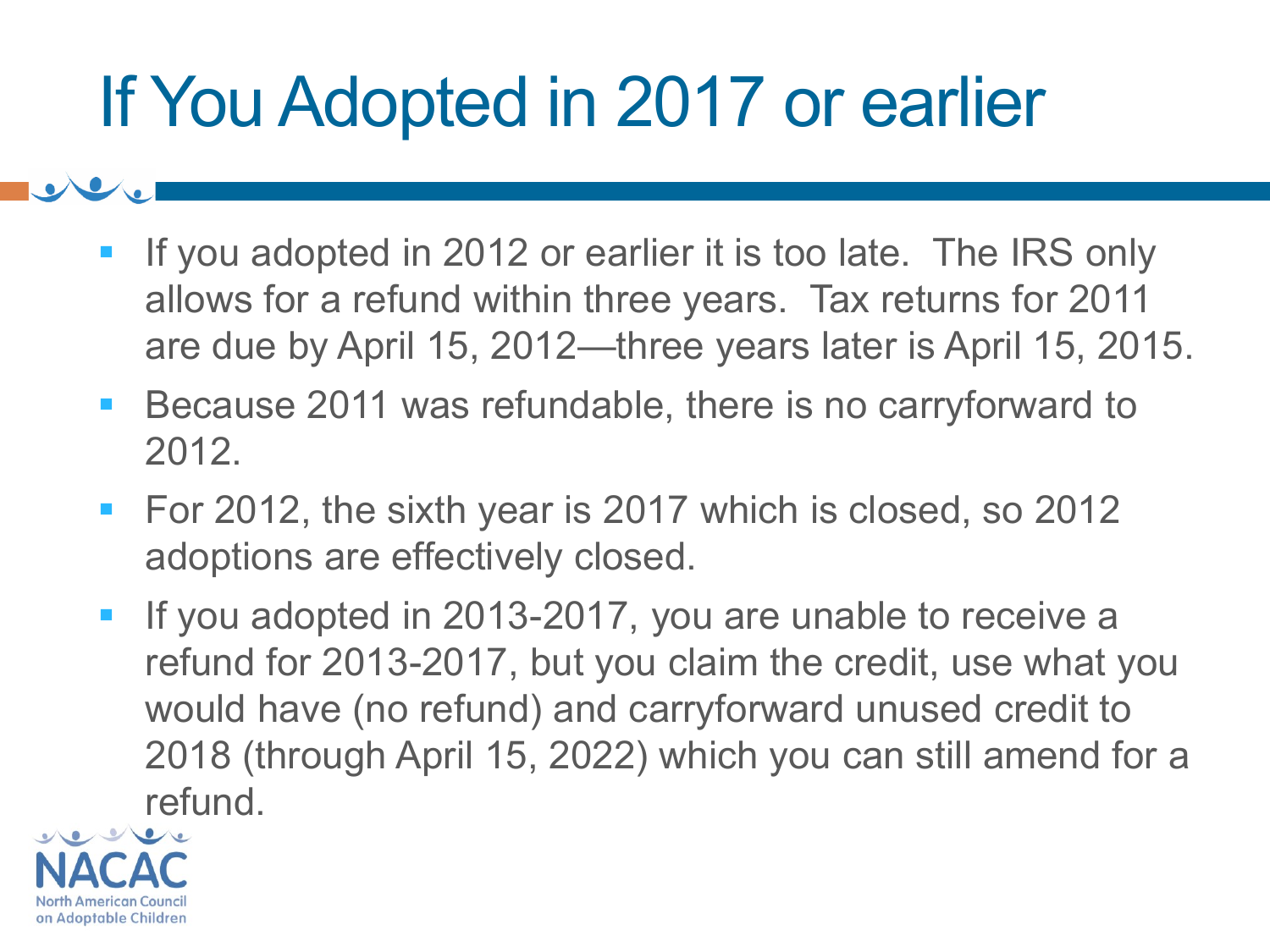## Claiming a child as a dependent

#### **Relationship Test**

- To meet this test, a child must be:
	- Your son, daughter, stepchild, foster child, or a descendant (for example, your grandchild) of any of them; or
	- Your brother, sister, half brother, half sister, stepbrother, stepsister, or a descendant (for example, your niece or nephew) of any of them.

### ▪ **Adopted child.**

■ An adopted child is always treated as your own child. The term "adopted child" includes a child who was lawfully placed with you for legal adoption.

### ▪ **Foster child.**

■ A foster child is an individual who is placed with you by an authorized placement agency or by judgment, decree, or other order of any court of competent jurisdiction.

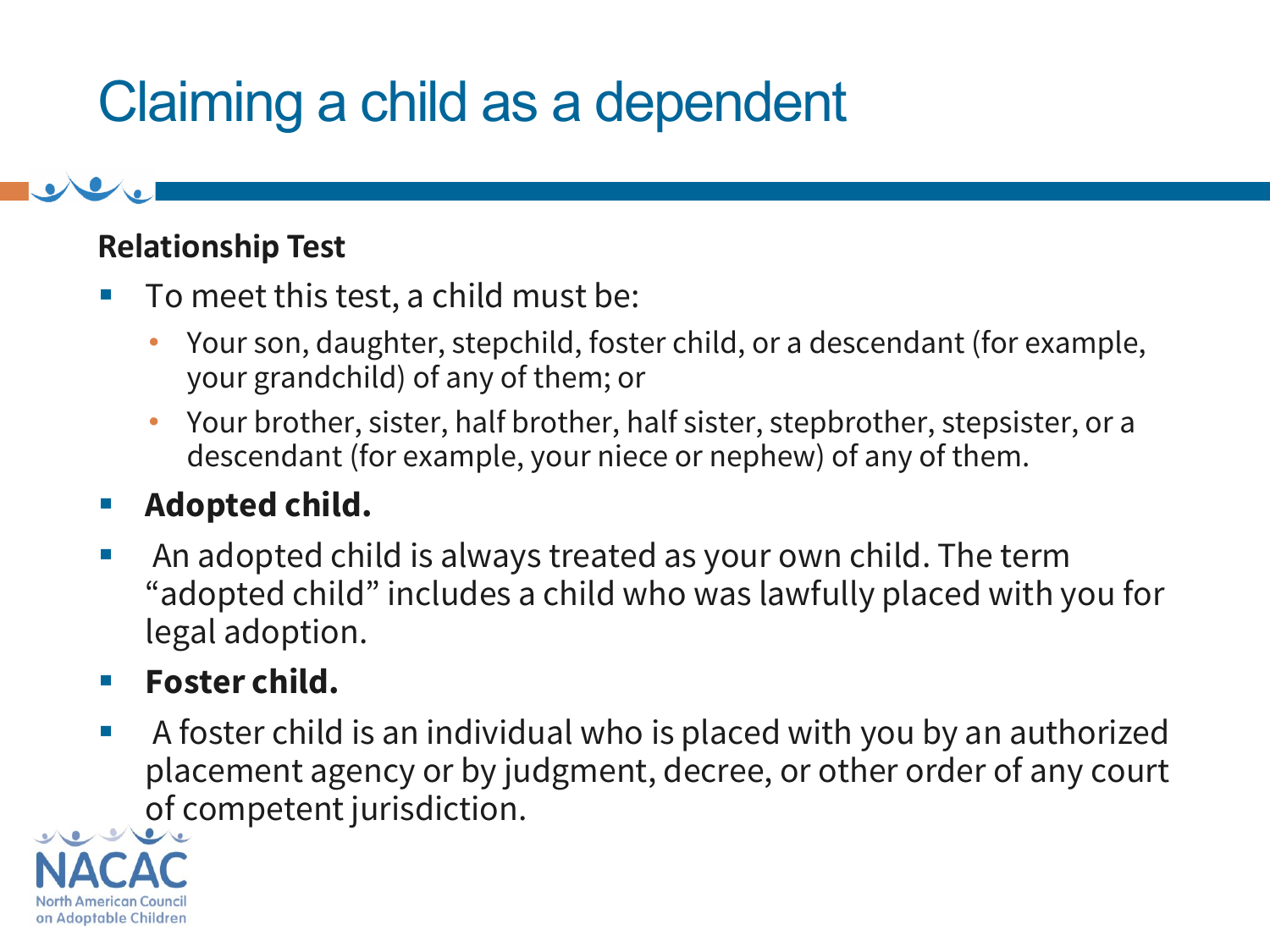## Claiming a child as a dependent

#### **Age Test**

- To meet this test, a child must be:
	- Under age 19 at the end of the year and younger than you (or your spouse if filing jointly),
	- A student under age 24 at the end of the year and younger than you (or your spouse if filing jointly), or
	- Permanently and totally disabled at any time during the year, regardless of age.

#### **Residency Test**

■ To meet this test, your child must have lived with you for more than half the year. There are exceptions for temporary absences, children who were born or died during the year, adopted or foster children, kidnapped children, and children of divorced or separated parents.

#### ▪ **Death or birth of child.**

■ A child who was born or died during the year is treated as having lived with you more than half the year if your home was the child's home more than half the time he or she was alive during the year. The same is true if the child lived with you more than half the year except for any required hospital stay following birth.

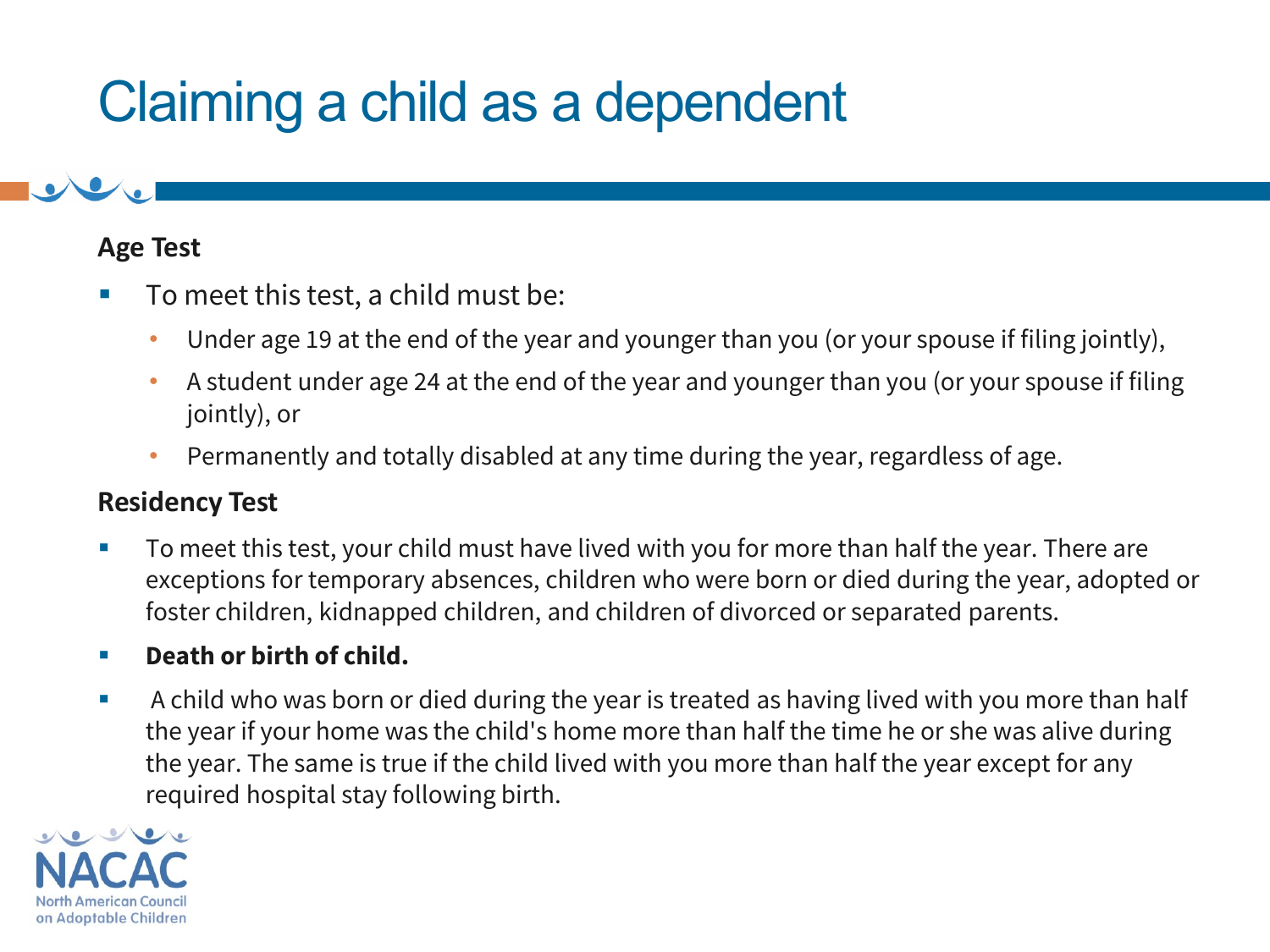## Claiming a child as a dependent

#### **Support Test (To Be a Qualifying Child)**

- To meet this test, the child can't have provided more than half of his or her own support for the year.
- **Foster care payments and expenses.**
- Payments you receive for the support of a foster child from a child placement agency are considered support provided by the agency. Similarly, payments you receive for the support of a foster child from a state or county are considered support provided by the state or county.

#### **Joint Return Test (To Be a Qualifying Child)**

To meet this test, the child can't file a joint return for the year.

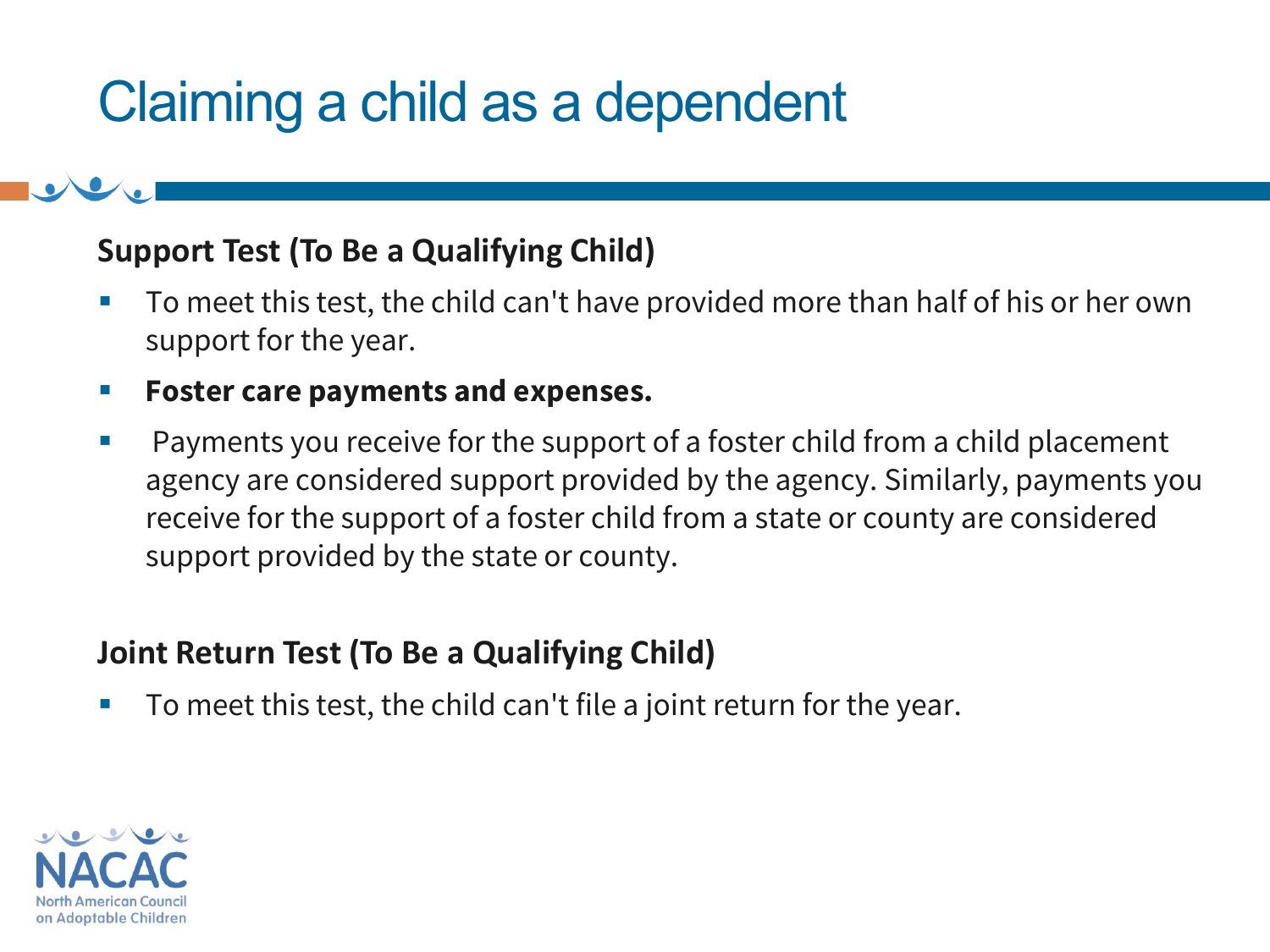## Child Tax Credit

You must have a SSN for a child prior to your filing for the Child Tax Credit. An ITIN or ATIN will work for the Adoption Tax Credit, but not for the Child Tax Credit.

From the IRS:

You may not claim the child tax credit for a child with an ITIN. The child must have an SSN to be a qualifying child eligible for the child tax credit (CTC), additional child tax credit (ACTC), refundable child tax credit (RCTC) or the nonrefundable child tax credit (NCTC).

Timing:

The required SSN is one that is valid for employment and is issued before the due date of your 2021 return (including extensions).

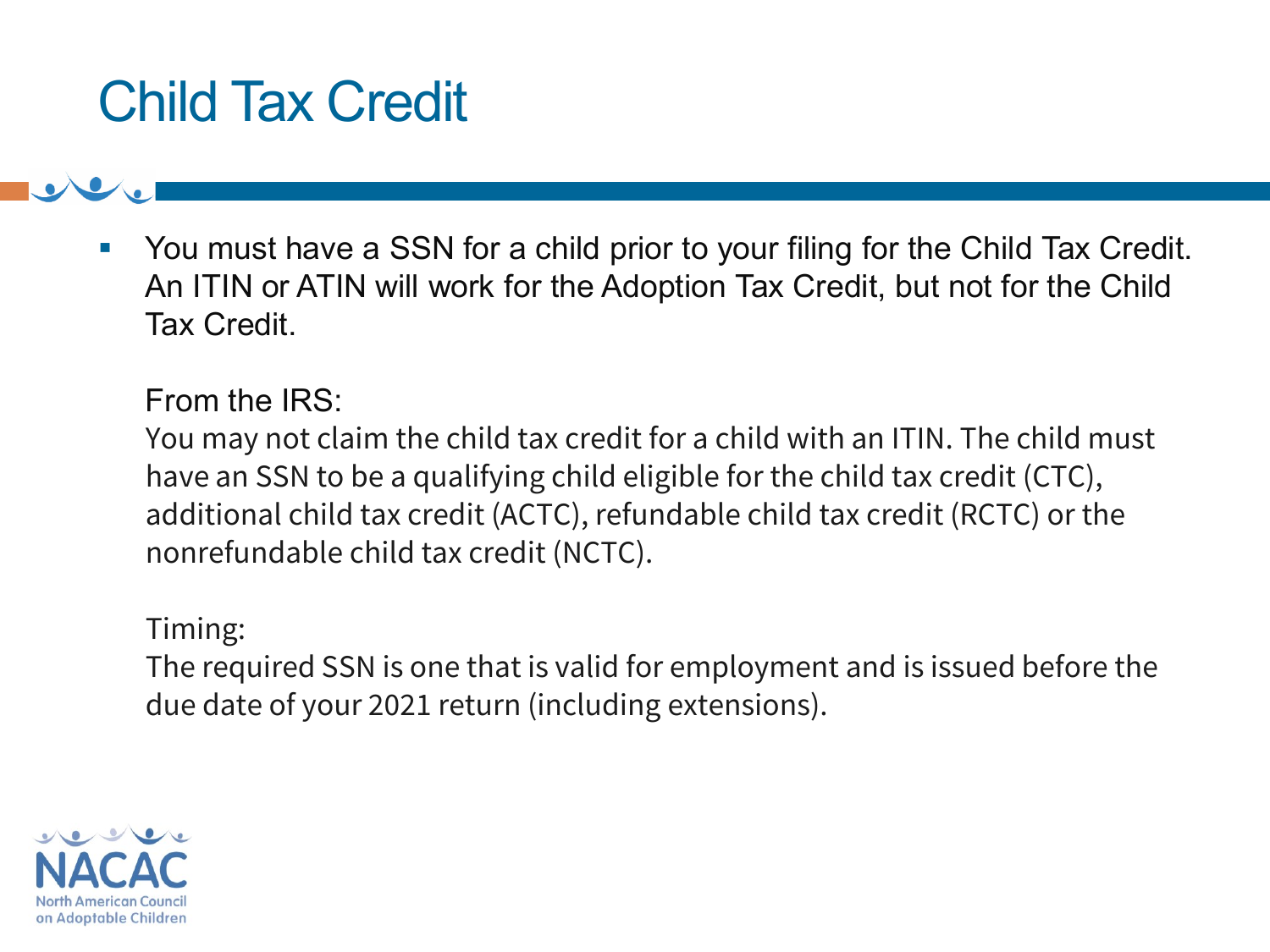# Recovery Rebate Credit Line 30

- Families that gained a qualifying child(ren) to their household in 2021, can access stimulus payments, called Economic Impact Payments via the Recovery Rebate Credit.
- From 1040 instructions line 30
- The 2021 recovery rebate credit was paid out to eligible individuals as an advance payment called an economic impact payment. The economic impact payment was based on your 2019 or 2020 tax year information. The 2021 recovery rebate credit is figured like the economic impact payment except that the credit eligibility and the credit amount are based on your 2021 tax year information. If you didn't receive the full amount of the 2021 recovery rebate credit as an economic impact payment, you may be able to claim the recovery rebate credit on your 2021 Form 1040 or 1040-SR.

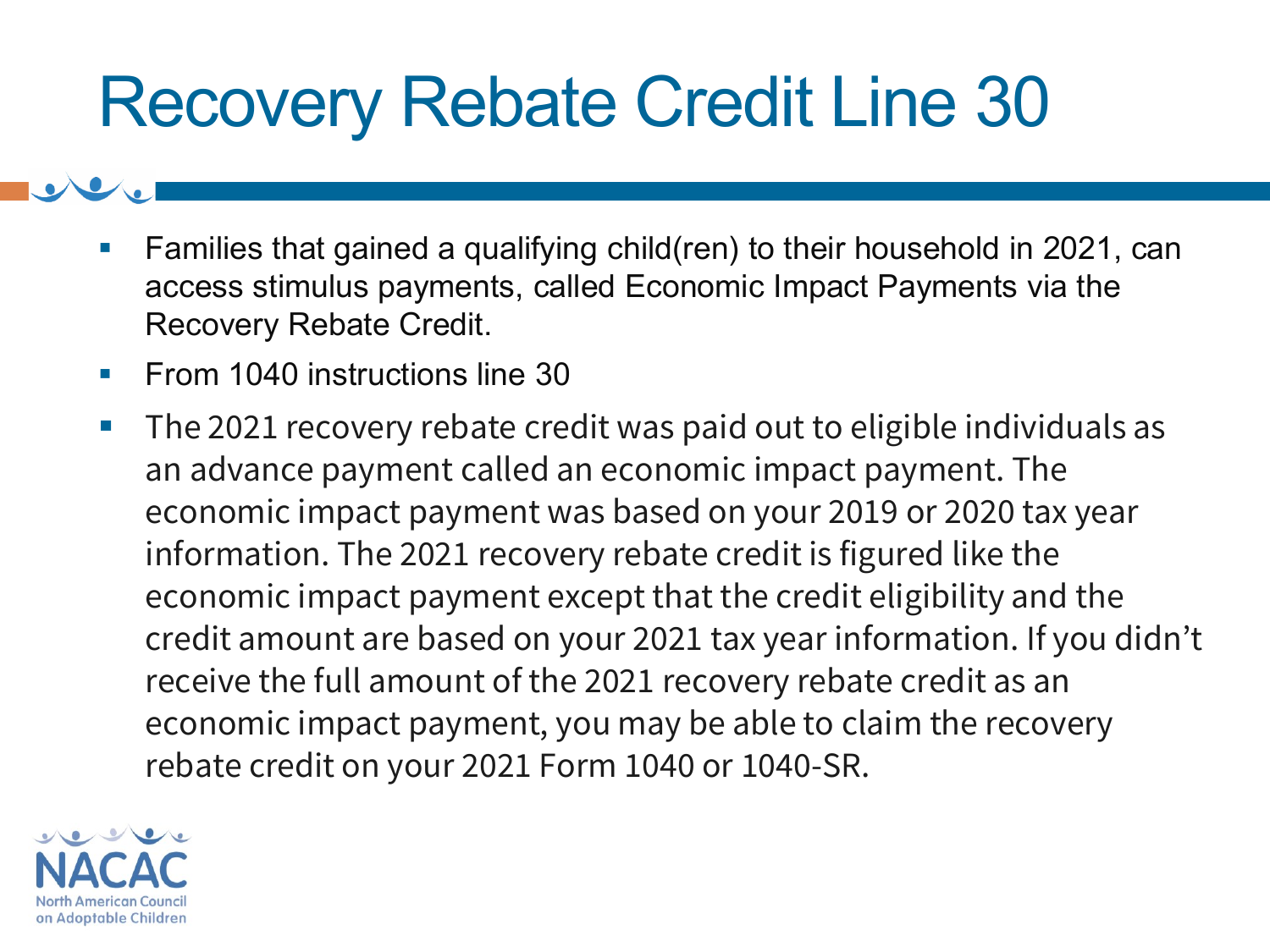# Recovery Rebate Credit Line 30

- Generally, you are eligible to claim the recovery rebate credit if in 2021 you (or your spouse if filing a joint return) were a U.S. citizen or U.S. resident alien, weren't a dependent of another taxpayer, and have a valid social security number. Use the Recovery Rebate Credit Worksheet to figure the credit, if any, you can claim. For more information on the recovery rebate credit, go to [IRS.gov/EIP3QA.](https://www.irs.gov/newsroom/questions-and-answers-about-the-third-economic-impact-payment)
- You may be able to claim the recovery rebate credit only if your economic impact payment was less than your credit. This happens when:
	- You are eligible but were not issued an EIP 3, or
	- Your EIP 3 was less than \$1,400 (\$2,800 if married filing jointly) plus \$1,400 for each dependent you had in 2021.
- You don't qualify for the recovery rebate credit if:
	- You received \$1,400 plus \$1,400 for each dependent you had in 2021, or
	- You're filing a joint return for 2021 and together you and your spouse received \$2,800 plus \$1,400 for each dependent you had in 2021.

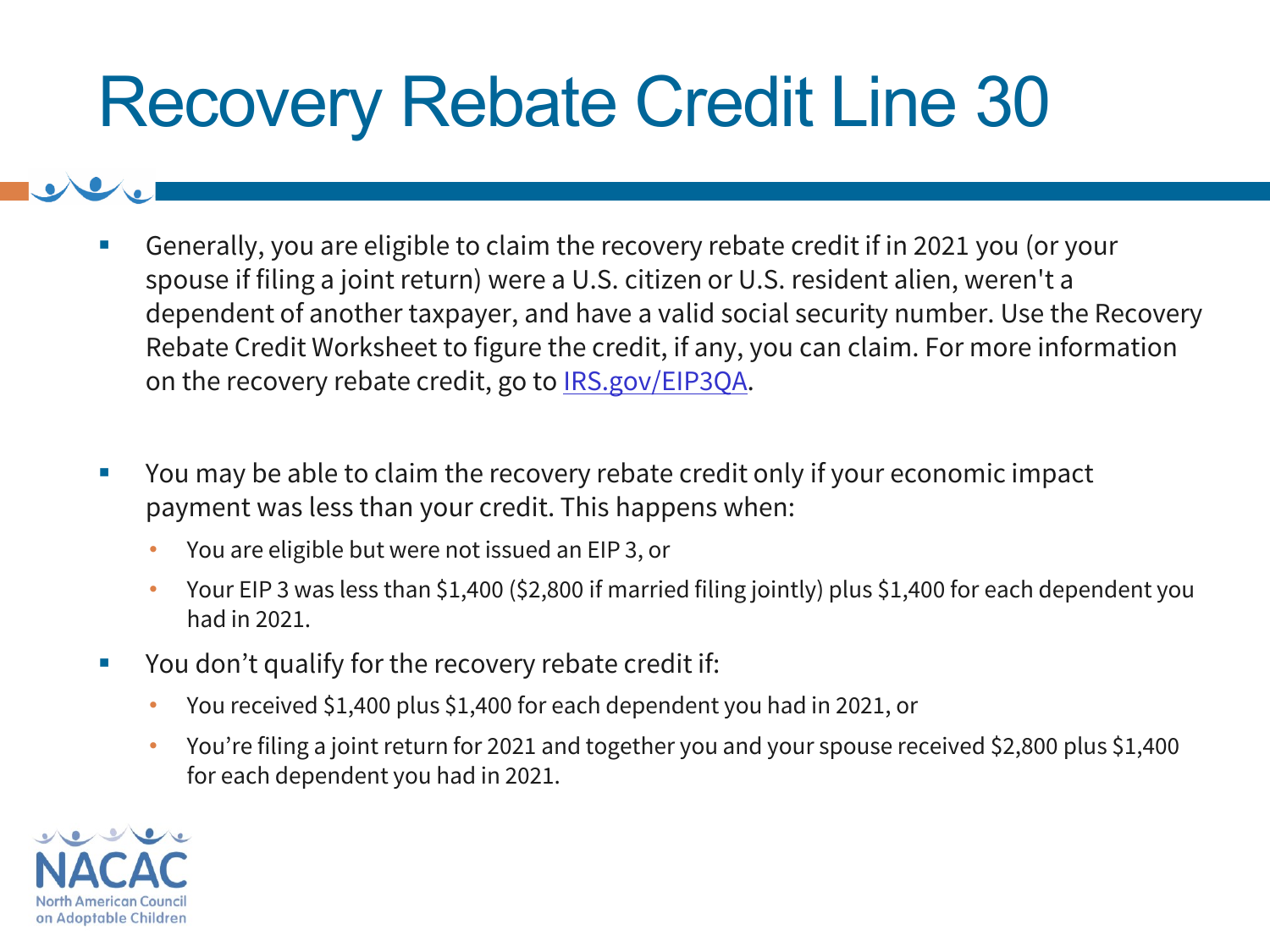## Recovery Rebate Credit

- **.** If you have a qualifying child, a child under 17 at the end of 2021 that you can claim as a dependent, and they were not claimed as a dependent as a qualifying child on your 2019 or 2020 taxes.
- You need to check your Economic Impact Payments at [https://www.irs.gov/coronavirus/economic-impact](https://www.irs.gov/coronavirus/economic-impact-payments)payments
- Then complete the Recovery Rebate Credit Worksheet in the instructions.

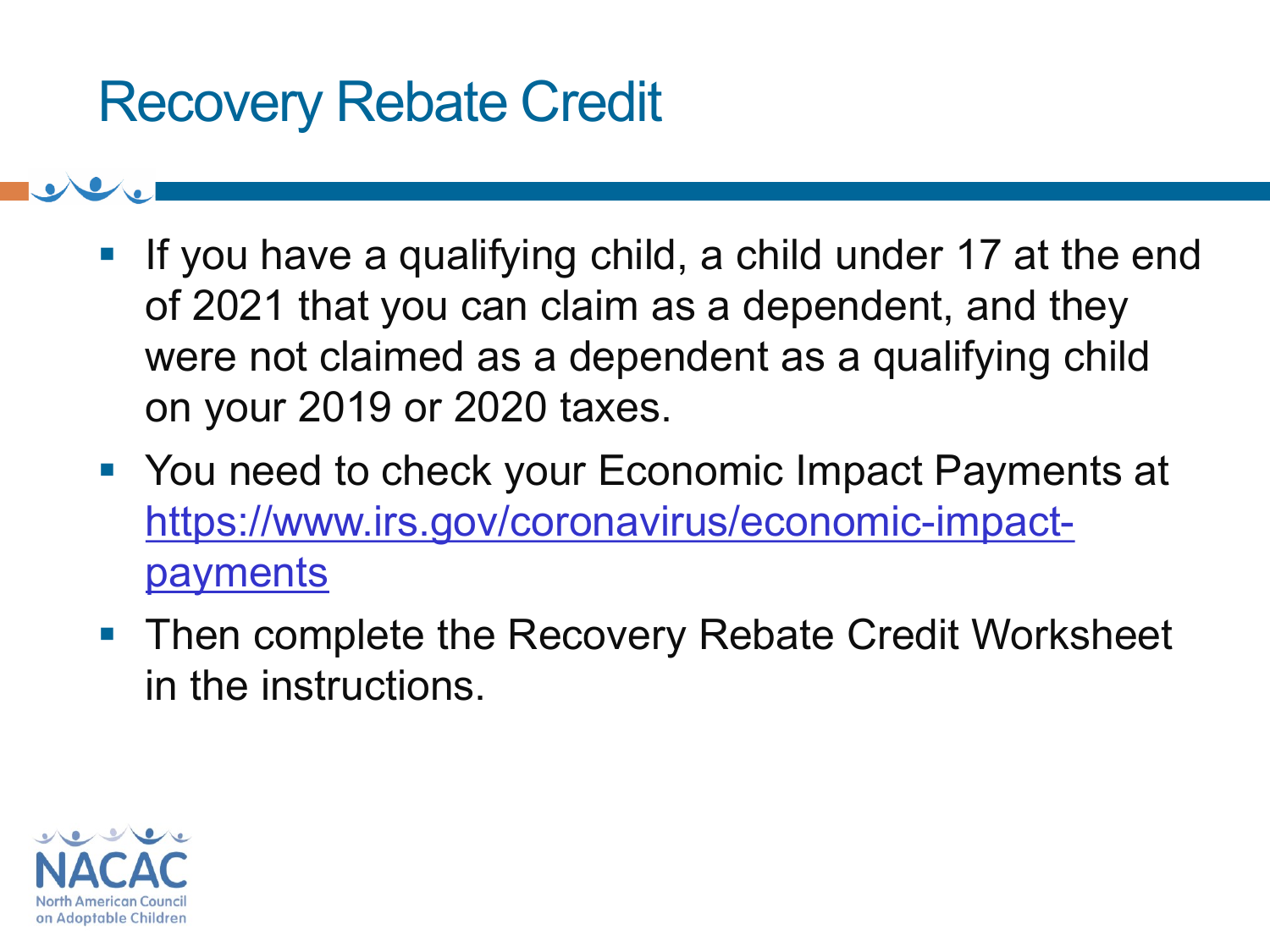## Other Tax Issues

- Taxability for adoption subsidy payments Adoption subsidy payments are not taxable income for federal income tax purposes.
- Other government programs may count adoption subsidy payments as income, even though the IRS does not.